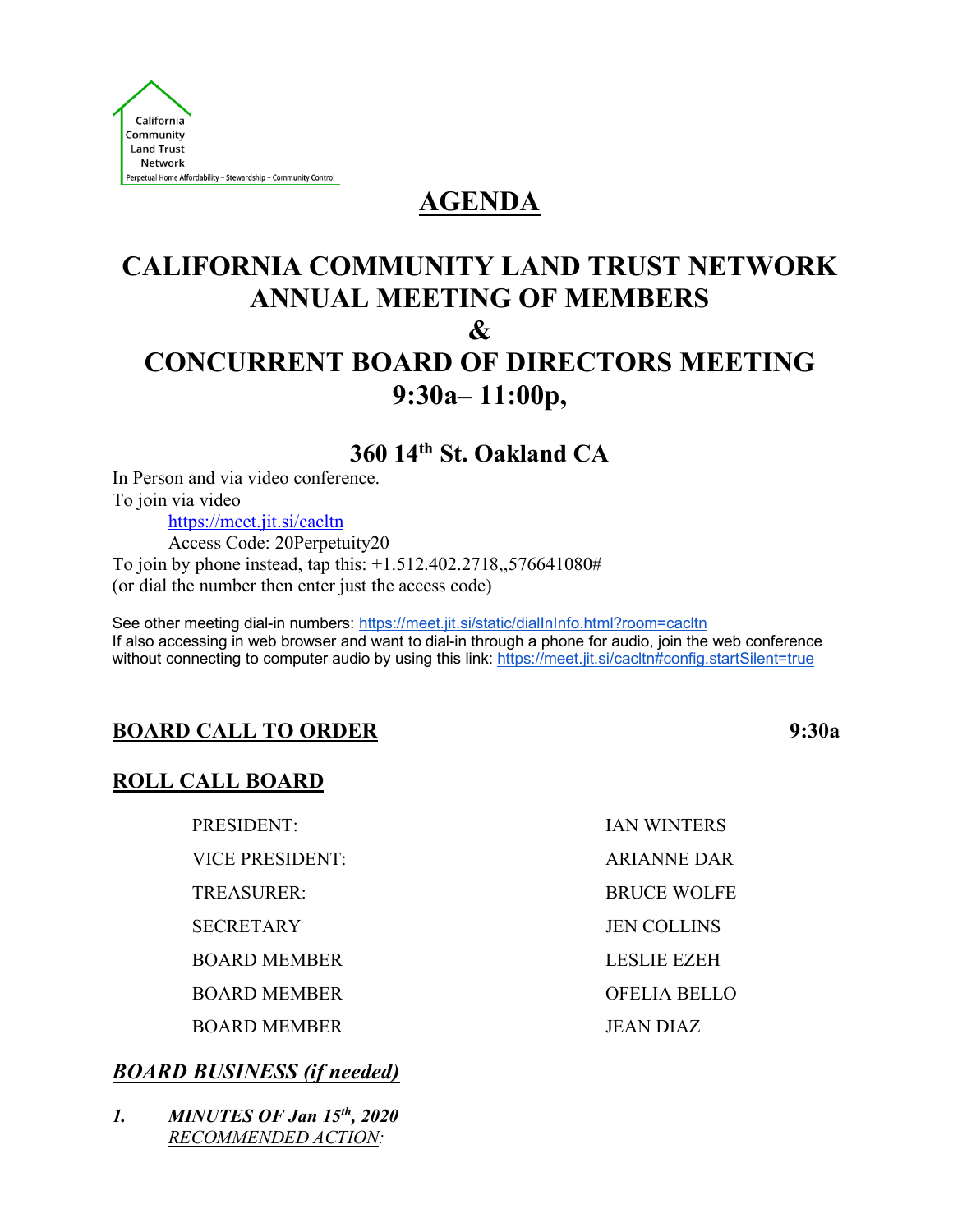*Approve minutes of Jan 15th, 2020*

- *2. DISCUSSION AND VOTE BYLAW AMENDMENTS (if needed)*
- *3. PROPOSED 2020 OPERATING BUDGET (if needed)*

#### **START OF MEMBERHSIP MEETING**

## **ROLL CALL OF MEMBERS**

Roll call of each member organization's designated representative.

## **ADDITIONS AND DELETIONS TO THE AGENDA**

## **INTRODUCTIONS**

Introductions of attending member representative and guests. Please keep to 30 seconds or less.

## **MEMBER COMMENTS**

#### **THE PRESIDENT OF THE CALIFORNIA COMMUNITY LAND TRUST NETWORK WILL CALL FOR MEMBER COMMENTS**

Any Member may address the Board of the California Community Land Trust Network on items within the Board's subject matter jurisdiction, but which are not listed on the agenda during MEMBER COMMENTS. However, no action may be taken on matters that are not part of the posted agenda. MEMBER COMMENTS are scheduled for 15 minutes and should be limited to three minutes per person.

## **MEMBERSHIP MEETING AGENDA:**

|    | <b>BOARD REPORT TO THE MEMBERSHIP</b>                                                       |                                                                                                                                                 | 10mn    |
|----|---------------------------------------------------------------------------------------------|-------------------------------------------------------------------------------------------------------------------------------------------------|---------|
| 2. | <b>FINANCE REPORT</b>                                                                       |                                                                                                                                                 | 10mn    |
| 3. | <b>NOMINATIONS FOR BOARD OF DIRECTORS</b><br>Current board members with remaining 1yr term: | a) Last call for <u>nominations.</u> Currently 4 members have expiring terms.<br>b) Introduction of board nominees and statements by candidates | $15$ mn |
|    | Jen Collins<br>Leslie Ezeh<br>Ofelia Bello                                                  | OakCLT (Oakland Community Land Trust)<br>Beverly-Vermont CLT (Los Angeles)<br>PAHALI (East Palo Alto)                                           |         |

4. **DISCUSSION, VOTE ON PROPOSED BYLAW AMENDMENTS 15mn** (see attached report for details and proposed language) 2/3rds majority to pass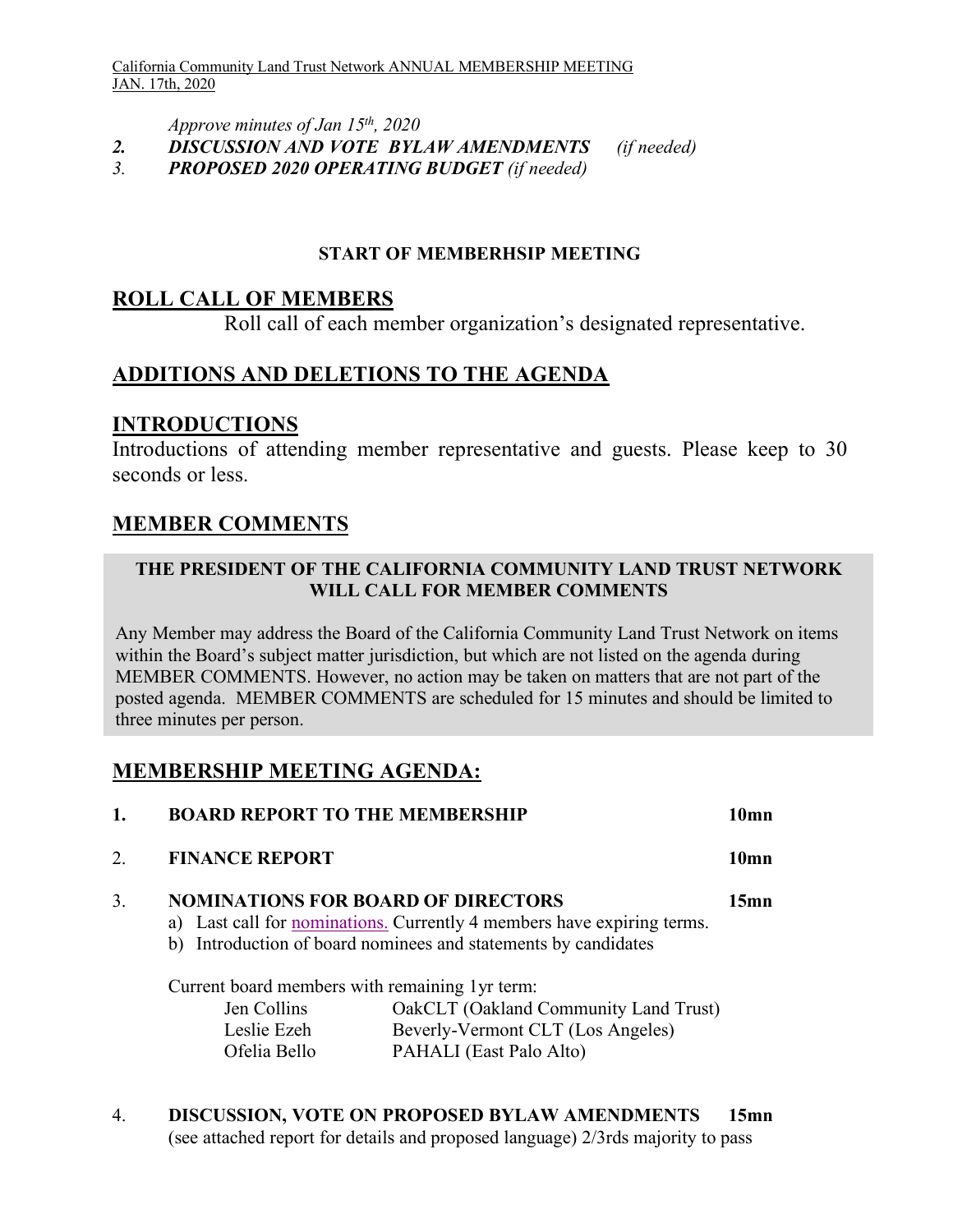#### California Community Land Trust Network ANNUAL MEMBERSHIP MEETING JAN. 17th, 2020

- a. Provision for limited board decision via electronic meeting
- b. Provision for a non-voting supporting member category for partner organizations and supportive individuals

## 5. **SETTING OF ANNUAL DUES FOR 2020-21 (Roll-call vote) 5mn**

RECOMMENDED ACTION(S):

Set Annual Dues at the same level as in 2019: REGULAR MEMBERS under \$50,000 in revenue \$50.00 \$50,000 - \$100,000 \$75.00  $$100,000 - $200,000$  \$100.00  $$200,000 - $500,000$   $$150,00$ Over \$500,000 \$200.00

addition of a non-voting supporting member category (subject to bylaws approval) SUPPORTING MEMBERS (non-voting) Individuals \$50.00 Organizations \$200.00

## **6. ELECTION OF BOARD OF DIRECTORS (vote for 4) 5mn** RECOMMENDED ACTION(S): Each organization to vote for a minimum of 4 board members from eligible Member Representatives nominated for a board of 7 members.

## **7. DISCUSSION OF 2020-2021 OPERATING PLAN 20mn**

RECOMMENDED ACTION(S):

Discuss and provide policy feedback to board and strategic planning committee on the draft operating and staffing plan developed through regional meeting discussions, and adaptation of the CZI proposal

## 8. **DISCUSSION OF ALL OTHER MATTERS PERTAINING TO THE CORPORATION** RECOMMENDED ACTION:

Provide policy direction on activities of the Corporation.

## MEMBERSHIP MEETING ADJOURNS

## **8. ELECTION OF OFFICERS BY THE BOARD** RECOMMENDED ACTION(S):

Board to elect new officers prior to closing of meeting

## **BOARD COMMENTS**

## **BOARD MEETING ADJOURNS**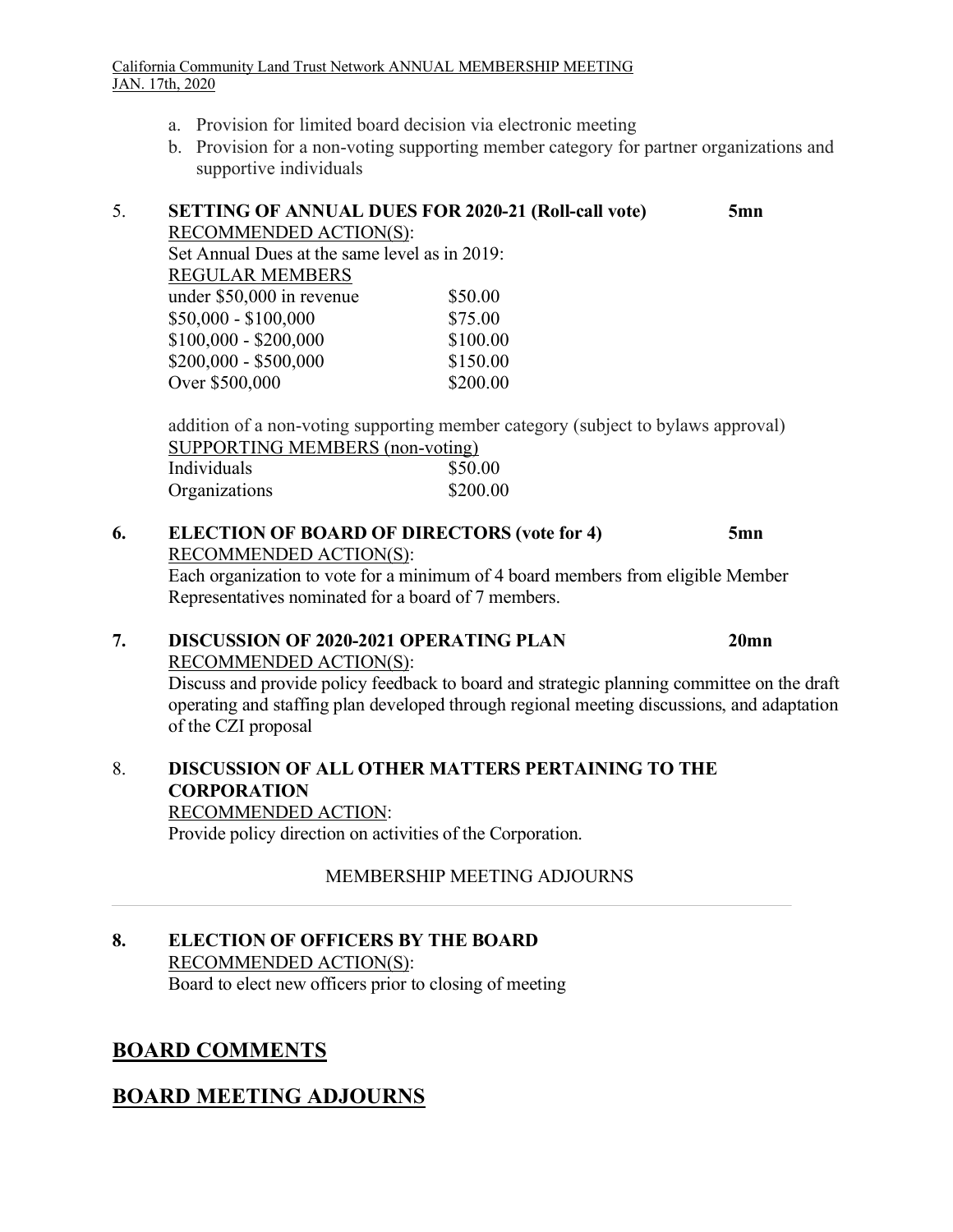# **ITEM 1: BOARD's REPORT TO THE MEMBERSHIP**

Report to be provided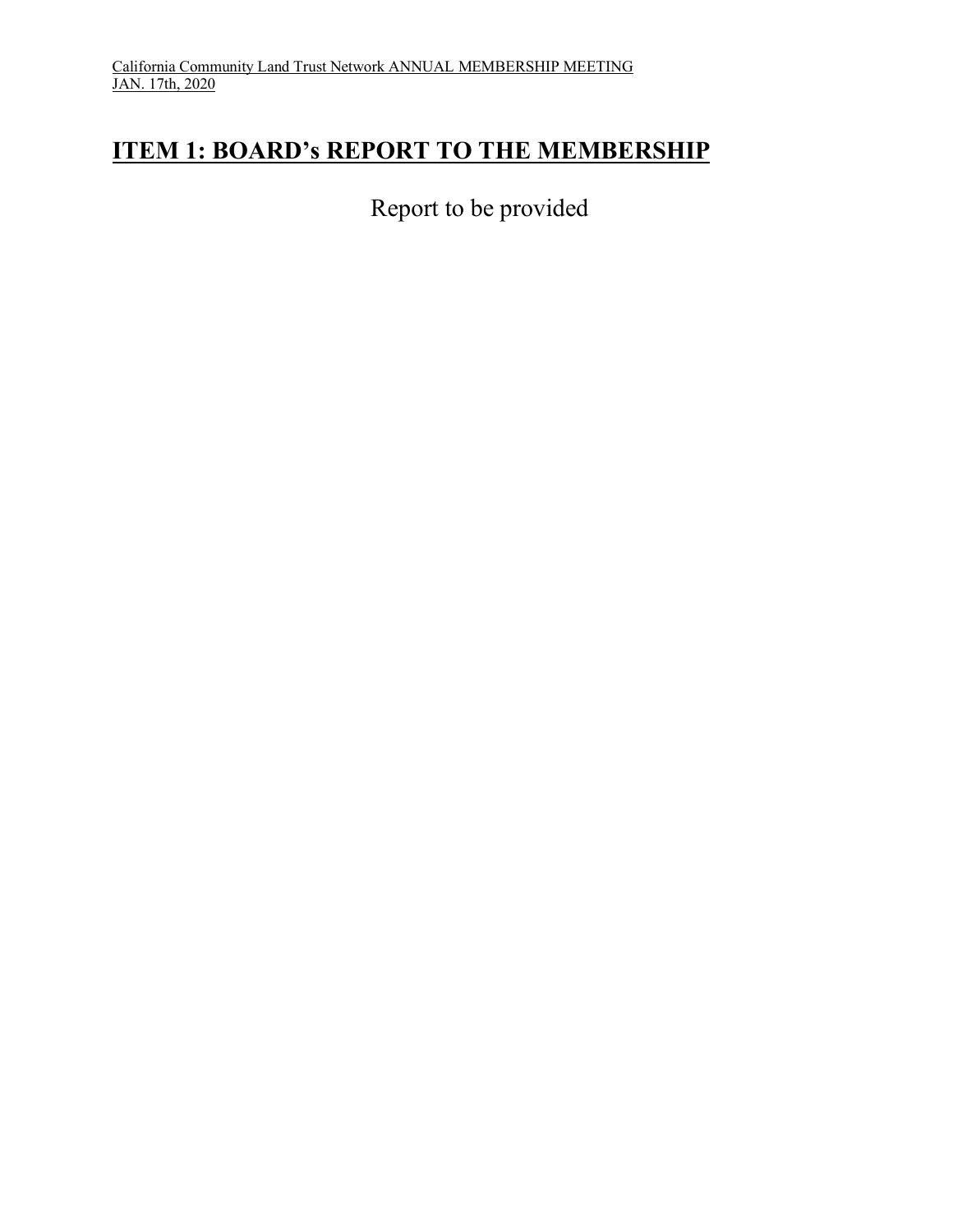# **ITEM 2: TREASURERS REPORT**

Report to be provided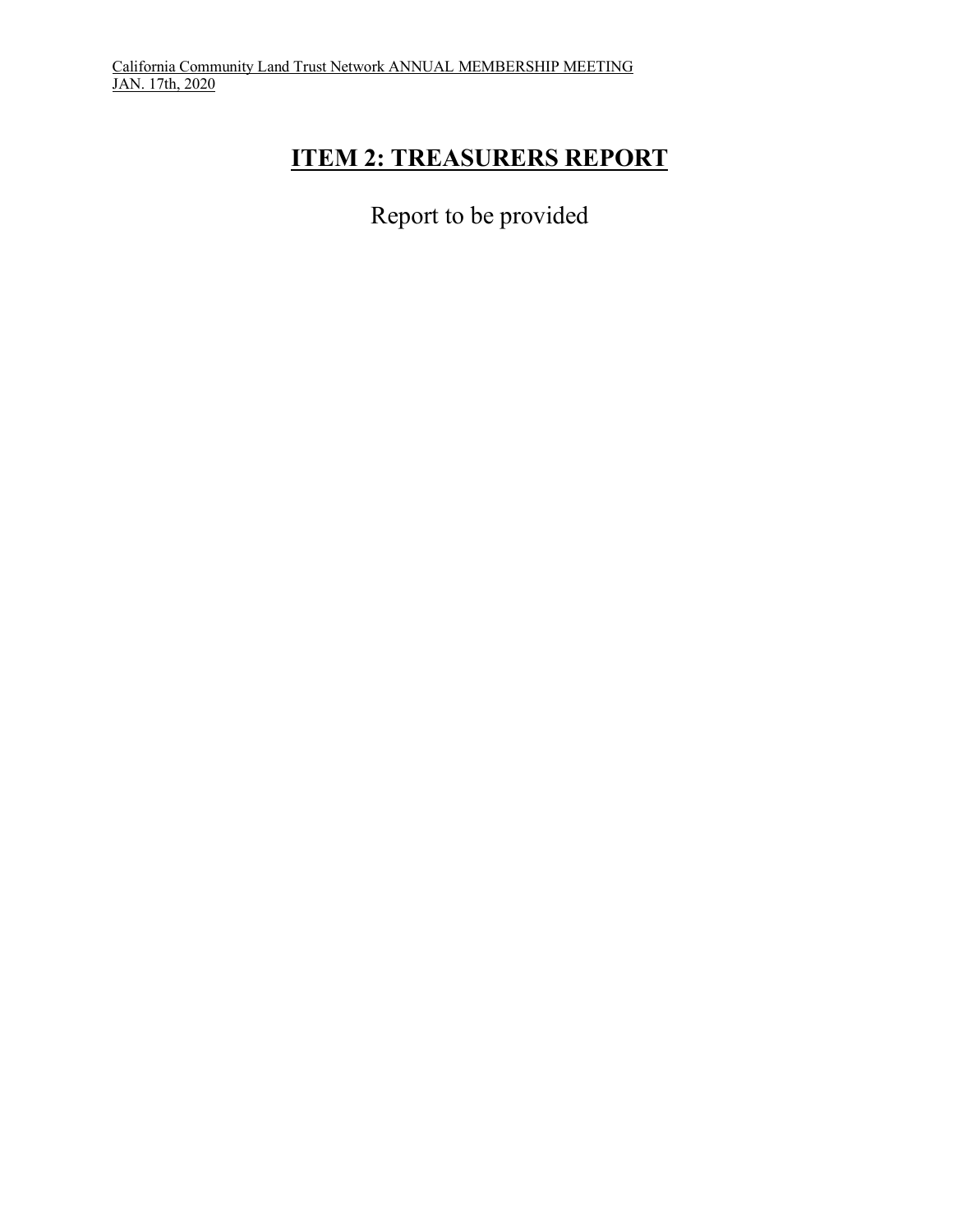## **The California Community Land Trust Network, Inc**

## **2018 Financial Statements as of 12/31/18**

#### **STATEMENT OF ACTIVITY FOR YEAR 2018**

|                                             |                     |                   | <b>In Kind labor</b> |
|---------------------------------------------|---------------------|-------------------|----------------------|
| <b>PUBLIC SUPPORT AND REVENUE</b>           | <b>Unrestricted</b> | <b>Restricted</b> | by members           |
| Membership contributions                    | \$<br>1,450         |                   |                      |
| Program Revenue (conference)                | \$<br>952           |                   |                      |
| Individual contributions                    |                     |                   |                      |
| Grants                                      |                     | \$<br>16,500      |                      |
| Membership in-kind labor                    |                     |                   | \$<br>60,900         |
| <b>Total Public Support</b>                 | \$<br>2,402         | \$<br>16,500      | \$<br>60,900         |
| <b>NET ASSETS RELEASED FROM RESTRICTION</b> |                     |                   |                      |
| Satisfaction of grant conditions            | \$<br>16,500        | \$<br>(16,500)    |                      |
| TOTAL PUBLIC SUPPORT AND REVENUE            | \$<br>18,902        | \$                | \$<br>60,900         |
| <b>EXPENSES</b>                             |                     |                   |                      |
| Program Services - conference               | \$<br>4,241         |                   | \$<br>16,500         |
| Program Services - policy committee         | \$<br>72            |                   | \$<br>38,400         |
| Management and Administration               | \$<br>704           |                   | \$<br>6,000          |
| <b>Total Expenses</b>                       | \$<br>5,017         | \$                | \$<br>60,900         |
| <b>CHANGE IN NET ASSETS</b>                 | \$<br>13,885        |                   |                      |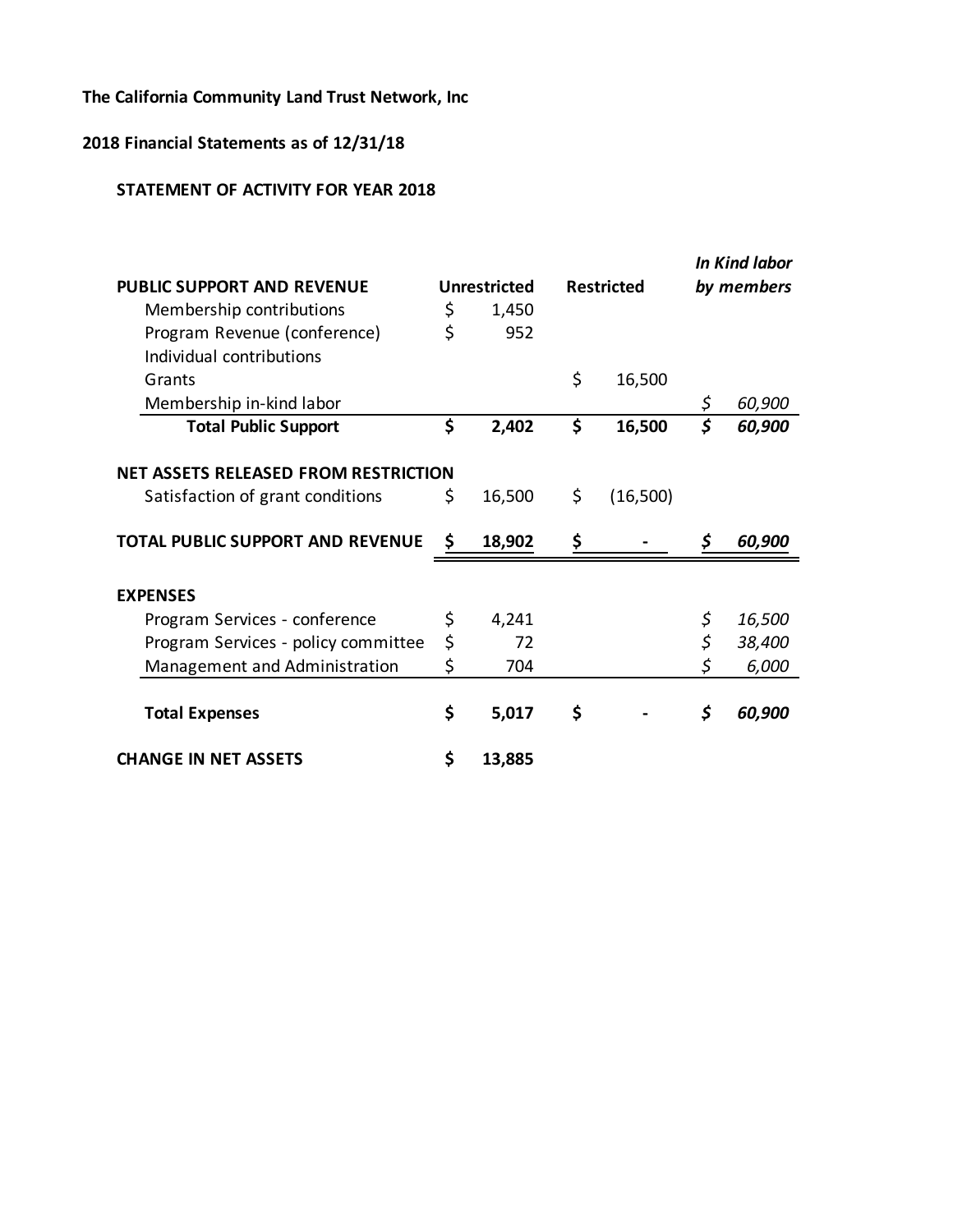#### **The California Community Land Trust Network, Inc**

#### **2018 Financial Statements as of 12/31/18**

NET ASSETS

#### **Statement of Financial Position**

| ×<br>×<br>۰, |  |
|--------------|--|
|--------------|--|

| <b>Current Assets</b>            |    |        |
|----------------------------------|----|--------|
| Cash and Cash Equivalents        | Ş  | 13,885 |
| <b>Accounts Receivable</b>       | \$ |        |
| <b>Total Current Assets</b>      | \$ | 13,885 |
| <b>Fixed Assets</b>              |    |        |
| <b>TOTAL ASSETS</b>              |    | 13,885 |
|                                  |    |        |
|                                  |    |        |
| <b>LIABILITIES</b>               |    |        |
| <b>Current Liabilities</b>       |    |        |
| <b>Accounts Payable</b>          | \$ |        |
| <b>Total Current Liabilities</b> | \$ |        |

TOTAL LIABILITIES 5 5 5 5 5 5 6 7 AM

Net assets with restriction  $\zeta$ 

Net assets without restriction  $\sin \theta$  13,885

**Total net assets \$ 13,885**

**TOTAL LIABILITIES AND NET ASSETS \$ 13,885**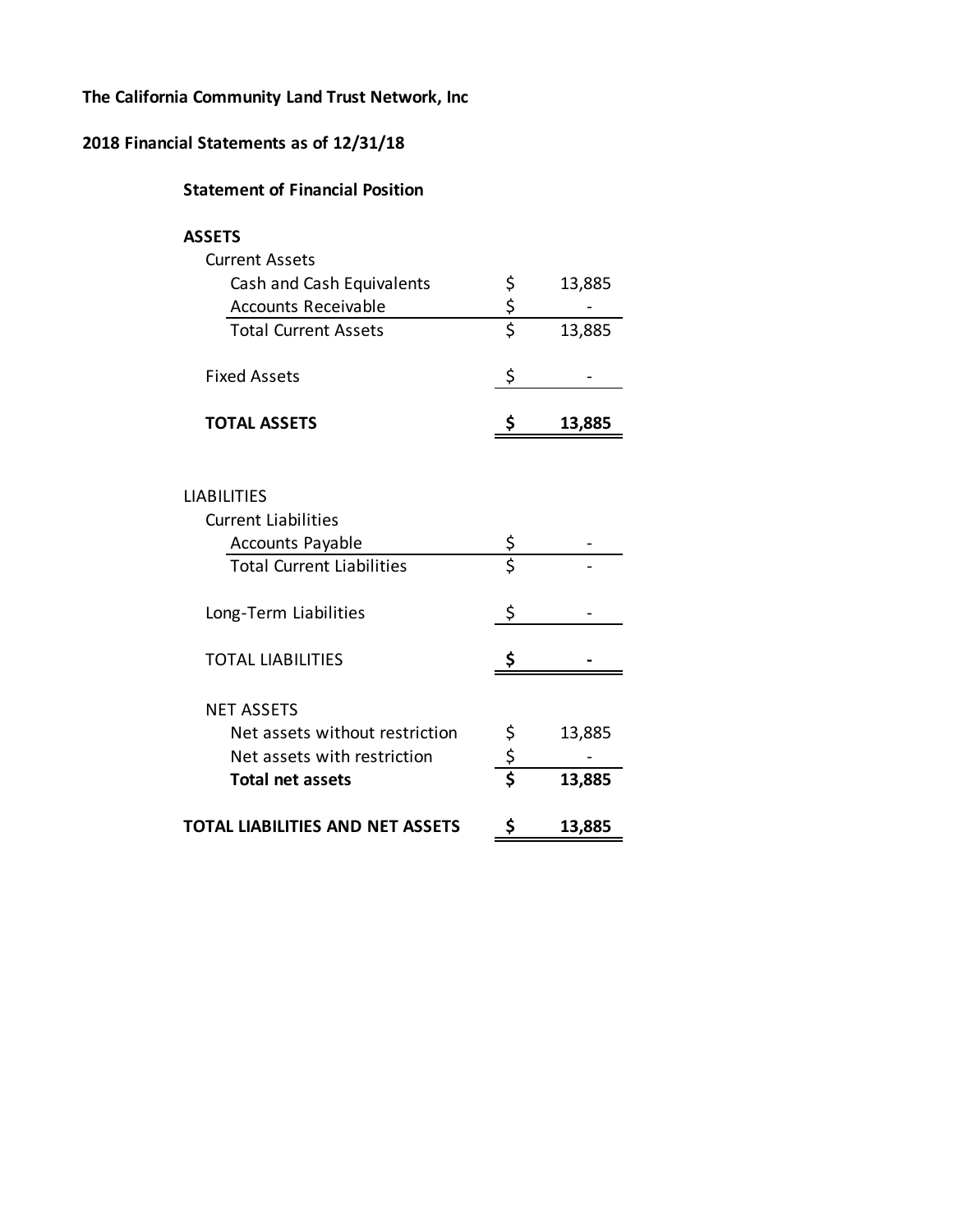#### **2020 CA CLT Network Budget - W CZI and other start-up funding**

#### **funds carried**

\$ 13,885 **forward**

|                                             |                     |                   | In Kind labor |            |  |
|---------------------------------------------|---------------------|-------------------|---------------|------------|--|
| <b>PUBLIC SUPPORT AND REVENUE</b>           | <b>Unrestricted</b> | <b>Restricted</b> |               | by members |  |
| Membership contributions                    | \$<br>2,000         |                   |               |            |  |
| Program Revenue (conference)                | \$<br>2,000         |                   |               |            |  |
| Individual contributions and corporate supp | \$<br>9,000         |                   |               |            |  |
| Grants (CZI)                                | \$<br>135,000       |                   |               |            |  |
| Grants (CCHD, Ahead and others              |                     | 35,000<br>\$.     |               |            |  |
| Membership in-kind labor                    |                     |                   | \$            | 68,000     |  |
| <b>Total Public Support</b>                 | \$<br>148,000       | \$35,000          | \$            | 68,000     |  |
| <b>NET ASSETS RELEASED FROM RESTRICTION</b> |                     |                   |               |            |  |
| Satisfaction of grant conditions            | \$<br>35,000        | \$ (35,000)       |               |            |  |
| <b>TOTAL PUBLIC SUPPORT AND REVENUE</b>     | \$<br>183,000       | \$                | \$            | 68,000     |  |
|                                             |                     |                   |               |            |  |
| <b>EXPENSES</b>                             |                     |                   |               |            |  |
| Program Services - outreach/advocacy-       |                     |                   |               |            |  |
| conference                                  | \$<br>18,600        |                   | \$            | 8,000      |  |
| Program Services - outreach/advocacy        |                     |                   |               |            |  |
| general                                     | \$<br>2,500         |                   | \$            | 8,000      |  |
| Program services - education and            |                     |                   |               |            |  |
| academy                                     | \$<br>38,500        |                   | \$            | 10,000     |  |
| Program Services - policy and legal tools   | \$<br>32,300        |                   | \$            | 32,000     |  |
| Program Services - Acquisition Fund and     |                     |                   |               |            |  |
| Finance                                     | \$<br>22,000        |                   | \$            | 10,000     |  |
| Management and Admin: overhead              | \$<br>28,600        |                   |               |            |  |
| Management and Administration:              | \$<br>17,500        |                   | \$            |            |  |
|                                             |                     |                   |               |            |  |
| <b>Total Expenses</b>                       | \$<br>160,000       | \$                | \$            | 68,000     |  |
| <b>CHANGE IN NET ASSETS</b>                 | \$<br>23,000        |                   |               |            |  |
| <b>Deposit to Operating reserve</b>         | \$<br>23,000        |                   |               |            |  |
| <b>Net</b>                                  | \$                  |                   |               |            |  |
| net cash end of \$                          | 36,885              |                   |               |            |  |
|                                             |                     |                   |               |            |  |

Assumes funding of 1 FTE staff for program services

Assumes initial year request of 135K, with 18-24 mo forward commitment, secondary data gathering support and 10% operating reserve.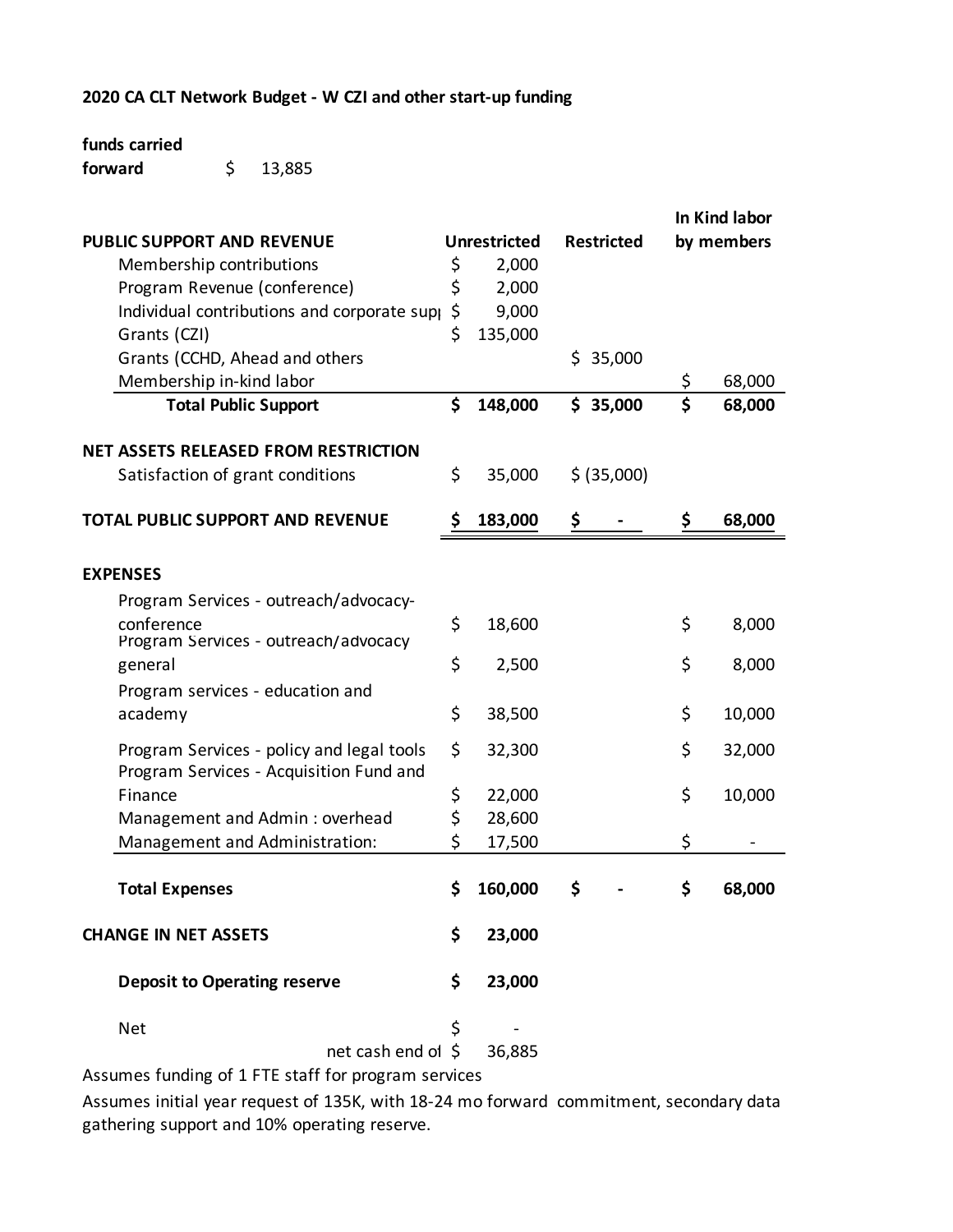#### **2021 CA CLT Network Budget**

#### **funds carried forv**  $\sharp$  36,885

|                                                        |                     |     |                   |                         | In Kind labor |
|--------------------------------------------------------|---------------------|-----|-------------------|-------------------------|---------------|
| PUBLIC SUPPORT AND REVENUE                             | <b>Unrestricted</b> |     | <b>Restricted</b> |                         | by members    |
| Membership contributions                               | \$<br>2,000         |     |                   |                         |               |
| Program Revenue (conference)                           | \$<br>2,000         |     |                   |                         |               |
| Individual contributions and conference sponsorship    | \$<br>5,000         |     |                   |                         |               |
| Grants (CZI)                                           | \$<br>260,000       |     |                   |                         |               |
| Grants CCHD, Ahead and others                          |                     | \$  | 80,000            |                         |               |
| Membership in-kind labor                               |                     |     |                   | \$                      | 68,000        |
| <b>Total Public Support</b>                            | \$<br>269,000       | \$  | 80,000            | $\overline{\mathsf{s}}$ | 68,000        |
| <b>NET ASSETS RELEASED FROM RESTRICTION</b>            |                     |     |                   |                         |               |
| Satisfaction of grant conditions                       | \$<br>80,000        | \$. | (80,000)          |                         |               |
| <b>TOTAL PUBLIC SUPPORT AND REVENUE</b>                | 349,000             | Ş   |                   | \$                      | 68,000        |
|                                                        |                     |     |                   |                         |               |
| <b>EXPENSES</b>                                        |                     |     |                   |                         |               |
| Program Services - outreach/advocacy-conference        | \$<br>29,500        |     |                   | \$                      | 12,000        |
| Program Services - outreach/advocacy general           | \$<br>25,100        |     |                   | \$                      | 8,000         |
| Program services - education and academy               | \$<br>84,000        |     |                   |                         |               |
| Program Services - policy and legal tools              | \$<br>57,400        |     |                   | \$                      | 48,000        |
| Program Services - Acquisition Fund and Finance        | \$<br>51,000        |     |                   |                         |               |
| Management and Admin : overhead (insurance, office exp |                     |     |                   |                         |               |
| and occupancy, audit etc)                              | \$<br>53,000        |     |                   |                         |               |
| Management and Administration: staffing                | \$<br>36,000        |     |                   | \$                      |               |
| <b>Total Expenses</b>                                  | \$<br>336,000       | \$  |                   | \$                      | 68,000        |
|                                                        |                     |     |                   |                         |               |
| <b>CHANGE IN NET ASSETS</b>                            | \$<br>13,000        |     |                   |                         |               |
| <b>Deposit to Operating reserve</b>                    | \$<br>23,000        |     |                   |                         |               |
| <b>Net</b>                                             | \$<br>(10,000)      |     |                   |                         |               |
| net cash on hand                                       | \$<br>59,885        |     |                   |                         |               |

Assumes funding of 2 FTE staff for program services (.5 FTE per program area, plus annualized conference staffing at .1 FTE / 408 hrs)

Assumes 2nd year request of 260K, , and 10% operating reserve, and support for data gathering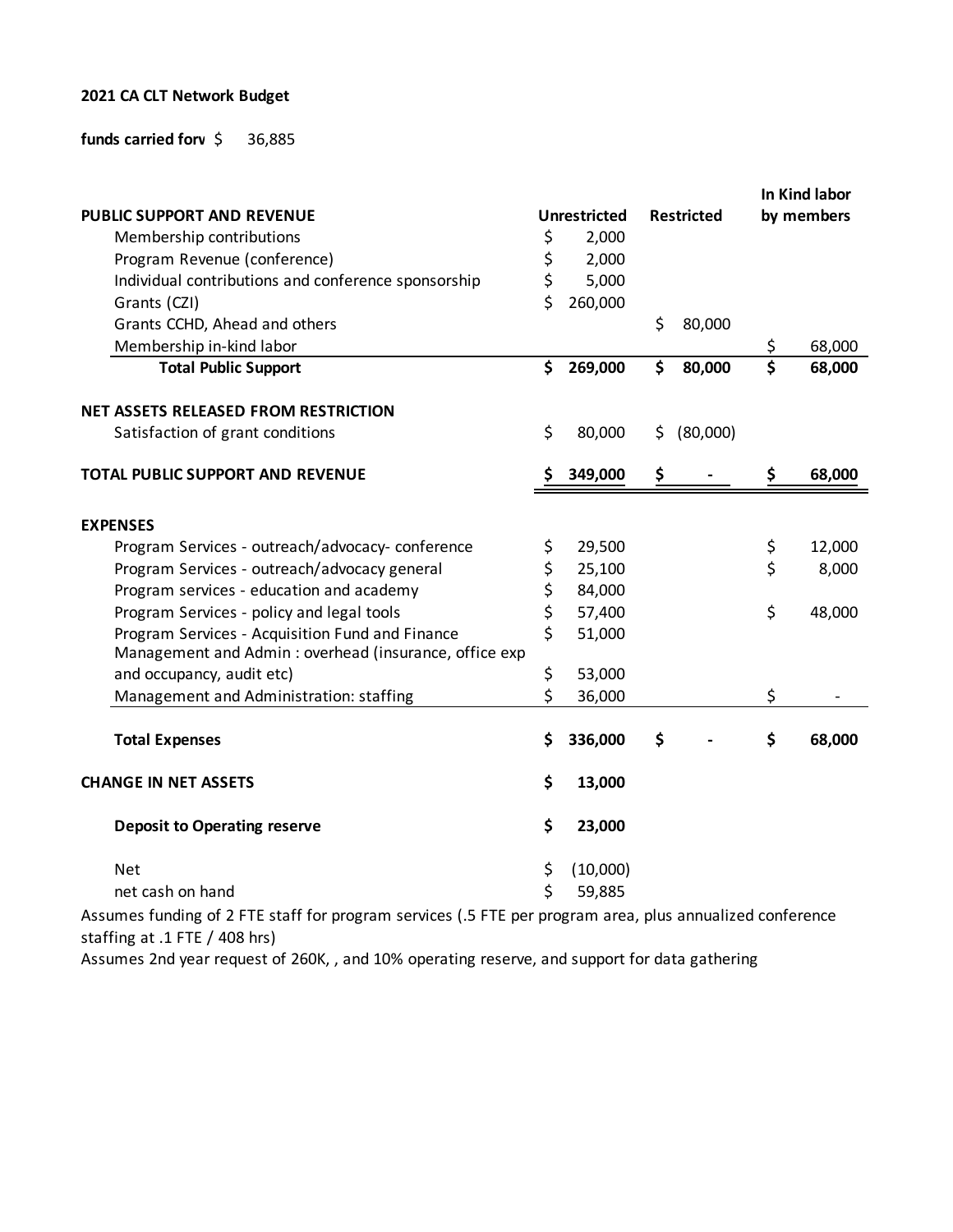#### **CA CLT Network 2020 detailed budget**

#### **CZI Capactiy Building grant budget - 1 FTE - YEAR 1**

| <b>INCOME</b>                       | Cash      | In Kind | notes                                                                            |
|-------------------------------------|-----------|---------|----------------------------------------------------------------------------------|
| Membership dues                     | 2,000     |         | anticpated                                                                       |
| Program Revenue (conference)        | 2,000     |         | anticipated                                                                      |
| Grants and sponsorships             | 9,000     |         | GSN support confirmed, additional sponsorship requests expected                  |
| CZI request                         | \$135,000 |         | confirmed                                                                        |
|                                     |           |         | Planned CCHD application for 2020-21 year (following up on their start-up grant, |
| Additional capacity building grants | \$35,000  |         | citibank, and other requests)                                                    |
| Membership in-kind labor            |           |         | 68,000 confirmed                                                                 |
| <b>Total Income</b>                 | \$183,000 | 68.000  |                                                                                  |

#### **EXPENSES**

| <b>ANNUAL CONFERENCE COSTS</b>                       |       |       |                                                                                |
|------------------------------------------------------|-------|-------|--------------------------------------------------------------------------------|
| .1 FTE plus member (in kind)                         | 7000  |       | 8000 staffing ended up directed to short temr help                             |
| venue                                                | 1500  |       |                                                                                |
| food                                                 | 2300  |       |                                                                                |
| travel stipends and scholarships                     | 2000  |       |                                                                                |
| facilitation                                         | 1500  |       |                                                                                |
| Isimultaneous translation                            | 4300  |       |                                                                                |
| subtotal 2020 Conference                             | 18600 | 8000  |                                                                                |
|                                                      |       |       |                                                                                |
| <b>PROGRAM AREA DETAILED COSTS</b>                   |       |       |                                                                                |
| EDUCATION, LEADERSHIP DEVELOPMENT AND CA CLT ACADEMY |       |       |                                                                                |
|                                                      |       |       | assumes .5 FTE staff person, inc taxes, benefits), 200 hours of donated member |
| Staffing (.25 FTE)                                   | 17500 |       | 10000 labor for peer review and development of material.                       |
| Outreach and curriculm development                   |       |       | contract development of outreach materials, web and in person curriculm        |
| (web/in person)                                      | 10000 |       | materials, data and IT consulting as needed                                    |
| workshop site rental and travel costs                | 4000  |       | site costs for 4 on-site academy trainings for member orgs. 2 north, 2 south.  |
| stipends for emerging org particpation               | 3000  |       | 500 per org stipend support for attendance at trainings for up to 6 orgs       |
| Facilitor stipends                                   | 4000  |       | stipends for peer subject matter experts 2 per training                        |
| subtotal education and CLT academy                   | 38500 | 10000 |                                                                                |
|                                                      |       |       |                                                                                |
| POLICY INNOVATION AND LEGAL TOOLS DEVELOPMENT        |       |       |                                                                                |
| Staffing (.25 FTE) paid, plus member                 | 17500 |       | 32000 .4 FTE paid staff, plus member time of 2hrs /wk time 48 weeks.           |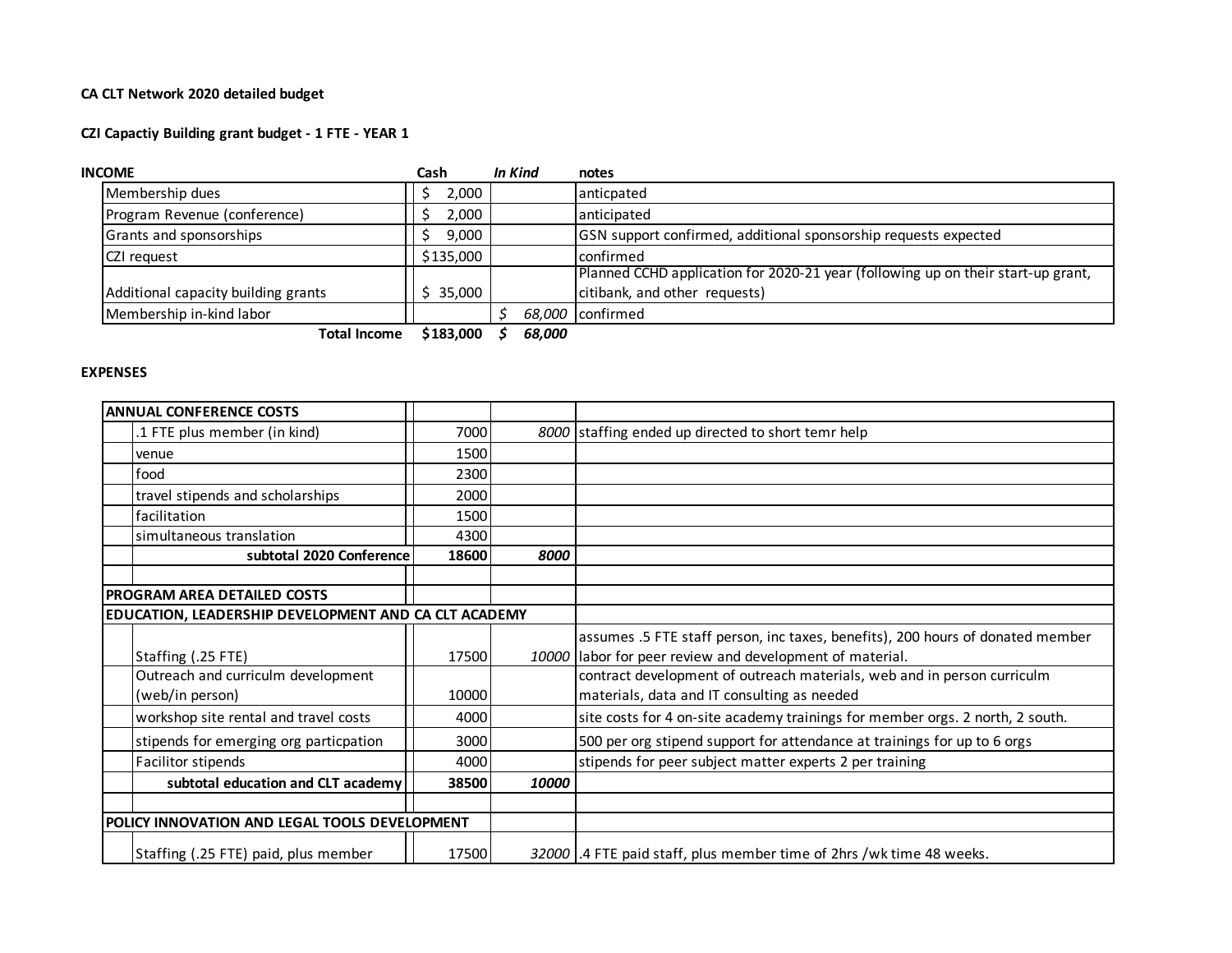|                                           |           |       | 12 trips to Sacramento for policy meetings. Typ 2 per policy member / yr with avg  |
|-------------------------------------------|-----------|-------|------------------------------------------------------------------------------------|
| Travel support for members                | 4800      |       | 300 cost                                                                           |
| Technical assistance and consulting       | 10000     |       | allowance for technical assistance and consulting on policy issues                 |
|                                           |           |       |                                                                                    |
| subtotal Policy                           | 32300     | 32000 |                                                                                    |
|                                           |           |       |                                                                                    |
| <b>CLT ACQUISTION AND INNOVATION FUND</b> |           |       |                                                                                    |
| Staffing (.1 FTE) paid, plus member       | 7000      |       | 10000 Development of finance tools and acquisition fund                            |
| Technical assistance and consulting       | 15000     |       |                                                                                    |
|                                           |           |       |                                                                                    |
| subtotal Policy                           | 22000     | 10000 |                                                                                    |
|                                           |           |       |                                                                                    |
| RESIDENT ADVOCACY AND COMMUNITY BUILDING  |           |       |                                                                                    |
| Staffing .0 FTE (combined with            |           |       |                                                                                    |
| conference staff)                         | 0         |       | 8000 Outreach, advocacy and community building                                     |
|                                           |           |       |                                                                                    |
| Printing, website and outreach materials  | 2500      |       |                                                                                    |
|                                           |           |       |                                                                                    |
| subtotal Advocacy                         | 2500      | 8000  |                                                                                    |
|                                           |           |       |                                                                                    |
| <b>ADMINSTRATION</b>                      |           |       |                                                                                    |
| Staffing .25 FTE (combined with other     |           |       | core admin staff person. Likely combined with other role to reach FT. Provides all |
| staff position)                           | 17500     |       | core adminstrative tasks                                                           |
|                                           |           |       | allowance of 800/mo for occupancy costs, shared co-working space rental (likely    |
| Overhead and Occupancy                    | 9600      |       | sacramento), communications not otherwise included in program area                 |
|                                           |           |       | IT, computers, software costs for academy, salesforce etc. Development costs for   |
| IT                                        | 10000     |       | data tool handled separately.                                                      |
| Insurance                                 | 4000      |       | D&O, G/L                                                                           |
| accounting and audit                      | 5000      |       |                                                                                    |
| subtotal Adminstration                    | 46100     |       |                                                                                    |
| Subtotal expenses 2019 year               | 160000    | 68000 |                                                                                    |
|                                           |           |       |                                                                                    |
| <b>Operating Reserve</b>                  | 23000     |       |                                                                                    |
| <b>TOTAL EXPENSES</b>                     | \$183,000 |       |                                                                                    |
|                                           |           |       |                                                                                    |
| <b>Net</b>                                | \$        |       |                                                                                    |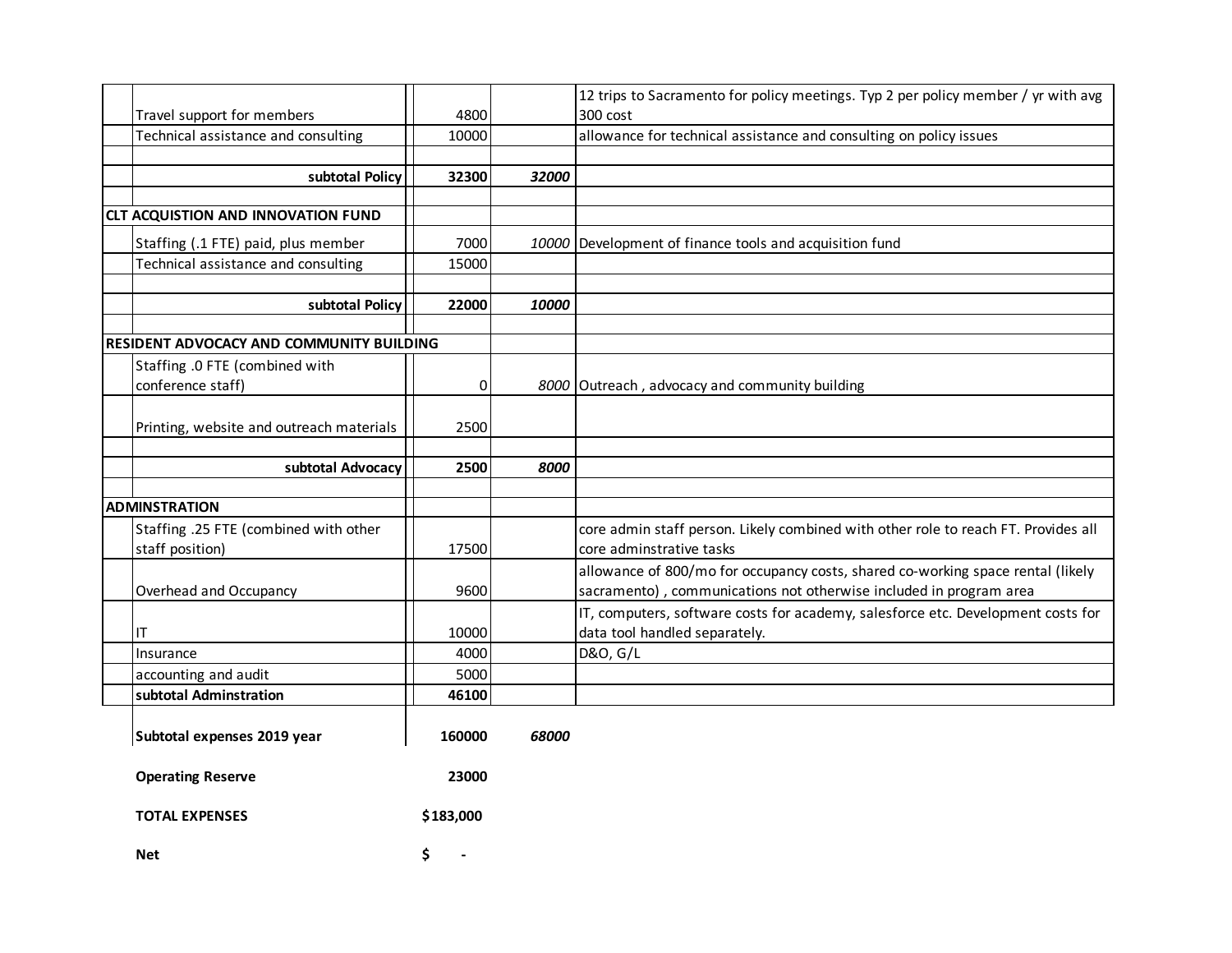#### **CA CLT Network**

#### **CZI Capactiy Building grant budget - YEAR 2 (2021)**

| <b>INCOME</b>                       | Cash      | In Kind | notes                                                                             |
|-------------------------------------|-----------|---------|-----------------------------------------------------------------------------------|
| Membership dues                     | 2,000     |         | typical annual amount. Confirmed but not yet collected                            |
| Program Revenue (conference)        | 2,000     |         | anticipated                                                                       |
| Grants and sponsorships (confernce) | \$15,000  |         | GSN support confirmed, additional sponsorship requests expected                   |
| CZI request                         | \$260,000 |         | confirmed                                                                         |
|                                     |           |         | Planned CCHD application for 2020 year (following up on their start-up grant, and |
| Additional capacity building grants | 80.000    |         | planned 2020 Ahead request)                                                       |
| Membership in-kind labor            |           |         | 68.000 confirmed                                                                  |
| <b>Total Income</b>                 | \$359,000 | 68.000  |                                                                                   |

#### **EXPENSES**

| <b>ANNUAL CONFERENCE COSTS</b>                       |       |       |                                                                                |
|------------------------------------------------------|-------|-------|--------------------------------------------------------------------------------|
| .2 FTE plus member (in kind)                         | 10000 | 8000  |                                                                                |
| venue                                                | 2500  |       |                                                                                |
| food                                                 | 3500  |       |                                                                                |
| travel stipends                                      | 4000  |       |                                                                                |
| facilitation and training                            | 5000  |       |                                                                                |
| simultaneous translation                             | 4500  |       |                                                                                |
| subtotal 2019 Conference                             | 29500 | 8000  |                                                                                |
|                                                      |       |       |                                                                                |
| <b>PROGRAM AREA DETAILED COSTS</b>                   |       |       |                                                                                |
| EDUCATION, LEADERSHIP DEVELOPMENT AND CA CLT ACADEMY |       |       |                                                                                |
|                                                      |       |       | assumes .5 FTE staff person, inc taxes, benefits), 200 hours of donated member |
| Staffing (.5 FTE)                                    | 45000 |       | 10000 labor for peer review and development of material.                       |
| Outreach and curriculm development                   |       |       | contract development of outreach materials, web and in person curriculm        |
| (web/in person)                                      | 18000 |       | materials, data support, and IT consulting as needed                           |
| workshop site rental and travel costs                | 6000  |       | site costs for 4 on-site academy trainings for member orgs. 2 north, 2 south.  |
| stipends for emerging org particpation               | 6000  |       | 1000 per org stipend support for attendance at trainings for up to 6 orgs      |
| Facilitor stipends                                   | 9000  |       | stipends for peer subject matter experts 3 per training                        |
| subtotal education and CLT academy                   | 84000 | 10000 |                                                                                |
|                                                      |       |       |                                                                                |
| POLICY INNOVATION AND LEGAL TOOLS DEVELOPMENT        |       |       |                                                                                |
| Staffing (.4 FTE) paid, plus member                  | 36000 |       | 32000 .4 FTE paid staff, plus member time of 2hrs / wk time 48 weeks.          |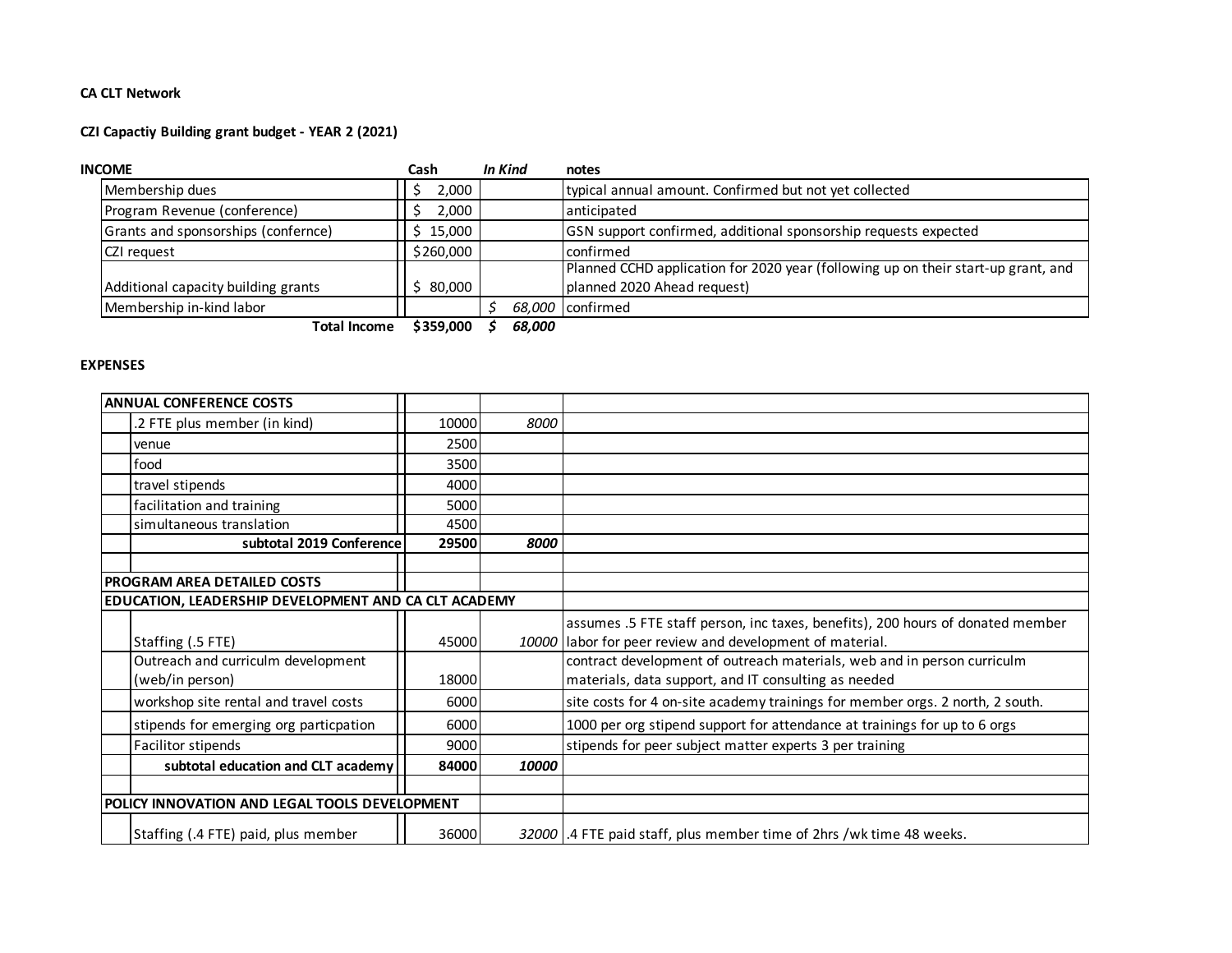| Travel support for members                      | 6400      |       | 12 trips to Sacramento for policy meetings. Typ 2 per policy member / yr with avg<br>400 cost |
|-------------------------------------------------|-----------|-------|-----------------------------------------------------------------------------------------------|
| Technical assistance and consulting             | 15000     |       | allowance for technical assistance and consulting on policy issues                            |
|                                                 |           |       |                                                                                               |
| subtotal Policy                                 | 57400     | 32000 |                                                                                               |
|                                                 |           |       |                                                                                               |
| <b>CLT ACQUISTION AND INNOVATION FUND</b>       |           |       |                                                                                               |
| Staffing (.4 FTE) paid, plus member             | 36000     |       | 10000 Development of finance tools and acquisition fund                                       |
| Technical assistance and consulting             | 15000     |       |                                                                                               |
|                                                 |           |       |                                                                                               |
| subtotal Policy                                 | 51000     | 10000 |                                                                                               |
|                                                 |           |       |                                                                                               |
| <b>RESIDENT ADVOCACY AND COMMUNITY BUILDING</b> |           |       |                                                                                               |
| Staffing .2 FTE (combined with                  |           |       |                                                                                               |
| conference staff)                               | 18000     |       | 8000 Outreach, advocacy and community building                                                |
|                                                 | 7100      |       |                                                                                               |
| Printing, website and outreach materials        |           |       |                                                                                               |
| subtotal Advocacy                               | 25100     | 8000  |                                                                                               |
|                                                 |           |       |                                                                                               |
| <b>ADMINSTRATION</b>                            |           |       |                                                                                               |
| Staffing .4 FTE (combined with other            |           |       | core admin staff person and lead fundraiser with board. Likely combined with                  |
| staff position)                                 | 36000     |       | other role to reach FT. Provides all core adminstrative tasks                                 |
|                                                 |           |       | allowance of 2500/mo for occupancy costs, shared co-working space rental -                    |
|                                                 |           |       | sacremento and satellite locations, communications not otherwise included in                  |
| Overhead and Occupancy                          | 30000     |       | program area.                                                                                 |
|                                                 |           |       | IT, computers, software costs for academy, salesforce etc. Development costs for              |
| ΙT                                              | 10000     |       | data handled separately                                                                       |
| Insurance                                       | 5000      |       | D&O, G/L                                                                                      |
| accounting and audit                            | 8000      |       |                                                                                               |
| subtotal Adminstration                          | 89000     |       |                                                                                               |
|                                                 |           |       |                                                                                               |
| Subtotal expenses 2019 year                     | 336000    | 68000 |                                                                                               |
| <b>Operating Reserve</b>                        | 23000     |       |                                                                                               |
| <b>TOTAL EXPENSES</b>                           | \$359,000 |       |                                                                                               |
| <b>Net</b>                                      | \$        |       |                                                                                               |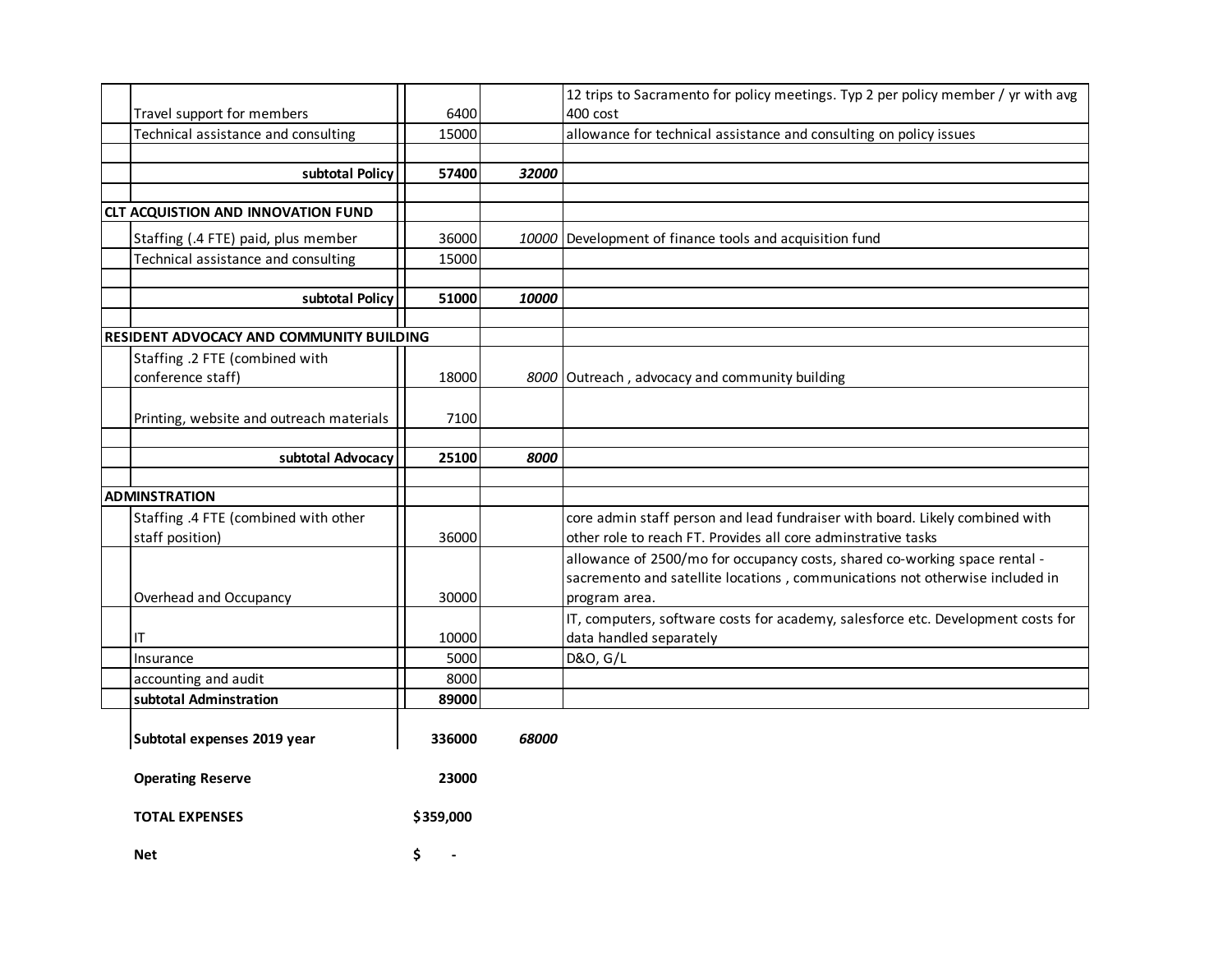## **ITEM 3: BOARD OF DIRECTORS NOMINATIONS**

#### **Ian Winters NCLT**

#### **Executive Director, Northern CA Land Trust**

Ian has nearly 20 years experience in the CLT community as a board or staff member, and has been a CLT cooperative owner-resident since 1998. He has served as NCLT's Executive Director since 2003, and overseen the doubling of NCLT's portfolio in that time, served as a founding board member of the National CLT Network and helped launch NCLT's collaborative education program.

I would like to continue working on the CACLT Network board as we enter an exciting time for the CLT community in California, despite the tremendous challenges facing all of our communities.

## **ADDITIONAL NOMINATIONS PENDING**

## **ORG NAME**

#### **ORG, TITLE**

**Bio:** Pending.

**Candidate statement:** Pending.

#### FLOOR NOMINATION ORG NAME **ORG, TITLE**

**Bio:** Pending.

**Candidate statement:** Pending.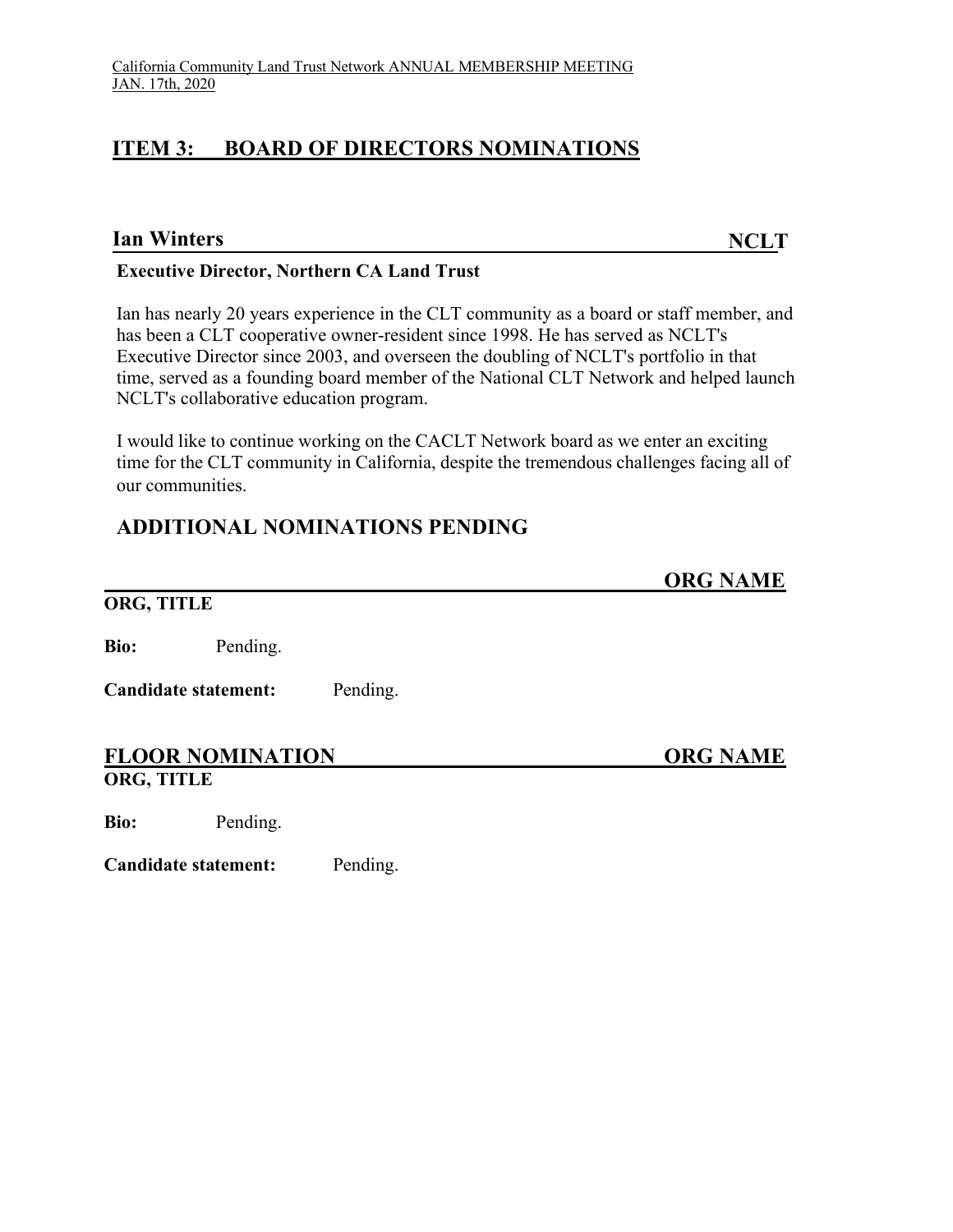# 2020-21 California CLT Network Board Call for Nominations

The CA CLT Network is comprised of our member Community Land Trusts, and relies on all of us as members to help keep the network growing and to thrive. Even though the coming year brings the prospect of staffing and support thanks to the start-up funds we now have, the participation of all of us as members remains essential to our work. We estimate that all of us as members contributed the equivalent of between \$60,000 to \$70,000 worth of time to the Network between work on the Policy Committee, Events, Fundraising and Board activities.

Each board member serves for a 2 year term, with approximately half of board terms expiring in any given year.

Currently our board is 7 members, and if capacity allows may increase that number to 9.

We have 4 members with expiring terms: Arianne Dar (Bolinas); Jean Diaz (St. Joe),; Ian Winters (NCLT); and Bruce Wolfe (SFCLT) ). We have 3 members with an additional year as part of their terms: Ofelia Bello(PAHALI), Jen Collins (oakCLT), and Leslie Ezeh (BVCLT). Of members with expiring terms Ian has agreed to run for 2nd term, and Arianne, Jean and Bruce have decided to not run for an additional term.

Any Member Organization or Representative may nominate a Member Representative for a seat on the board, and elections for the 4 vacant seats on the board will be made from those nominees at the membership meeting.

We will try to keep this survey page updated with a list of nominees to date. Current nominees :

Key Board Member Qualifications and time commitments:

\* A Board Member serves as their member organization's "Member Representative" to the Network, as well as a board member. Our bylaws call for Board members to be drawn from the "Member Representatives", i.e they also serve as the Member Organization's designated voting representative to the Network. All of us have very different structures and this each member has its own process to determine their Member Representative. The core requirement is that they should be someone designated by the organization as having a primary leadership role, with the authority to speak and vote on behalf of their organization.

\* Our bylaws and goals are for a culturally and racially diverse balance of board members, who are also drawn from various regions of the state, as well as representing a balance between well established and emerging organizations.

\* Board members serve a two year term, and may stand for election for additional terms.

\* The board typically meets monthly to bi-monthly over video conference depending on

R

 $\overline{\mathscr{O}}$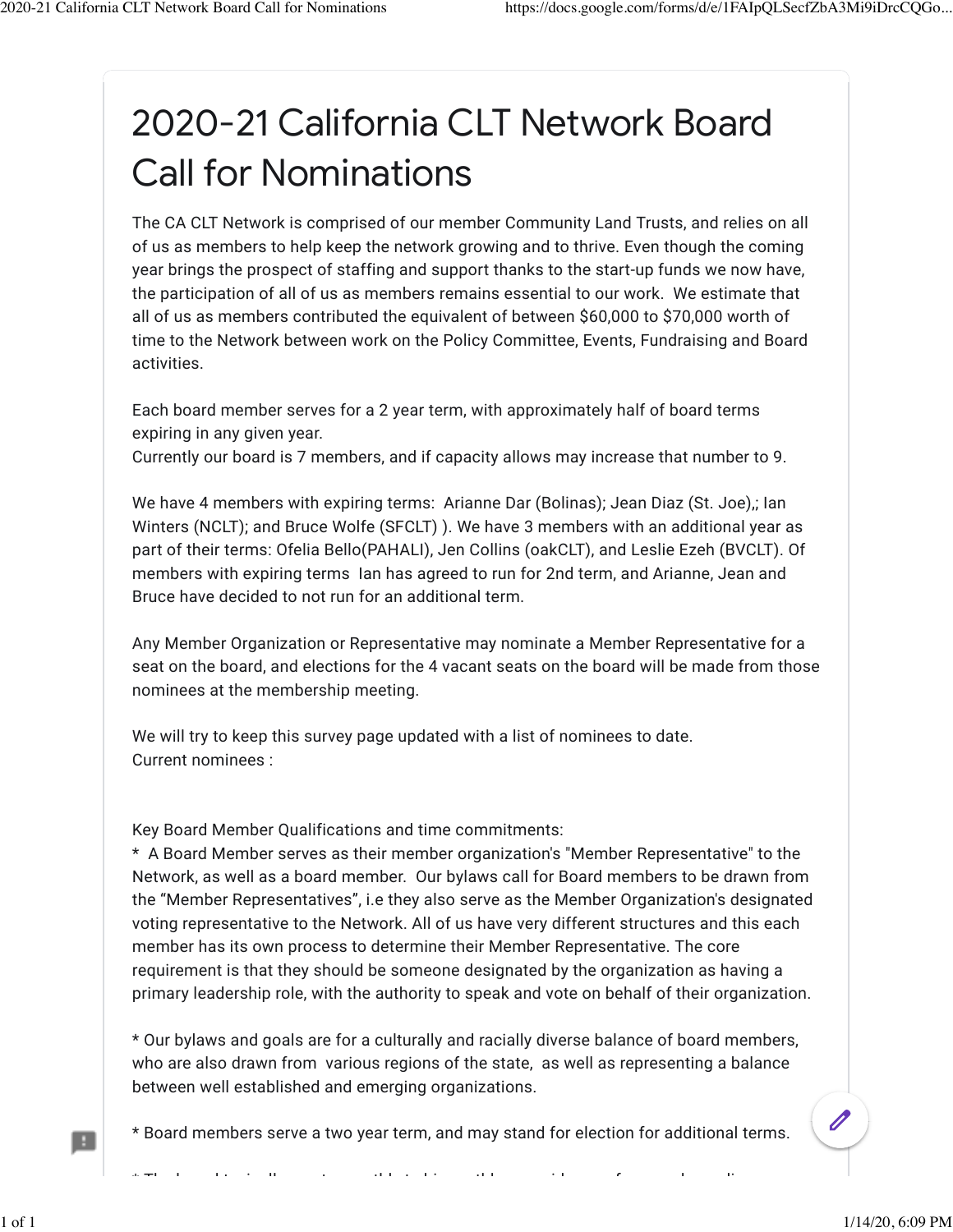# **ITEM 4: PROPOSED BYLAW AMENDMENTS**

**FROM:** CA CLT Network 2019 Board

**TO:** California CLT Network Membership

**BACKGROUND:** After a first full year of operation as a working board of directors we have identified a number of bylaws provisions that we recommend amendment in order to make operation of the organization more effective, and/or based on requests of membership.

Amendment of the bylaws requires a 2/3rds vote of the membership present at a Membership meeting with a quorum and a vote of  $2/3^{rd}$ 's of the entire Board of Directors.

We are recommending the adoption of the following amendments to the Bylaws:

**Amendment of Article II: Membership to provide for a non-statutory, non-voting "Supporting Membership" category.** 

- **1) Article II, Section 1: Regular Membership** is amended to add the following sentence: "For the purposes of this section a Community Land Trust shall be a non-profit organization that, as a minimum, has adopted bylaws consistent with the goals and practices of the Community Land Trust movement."
- **2) Article II: Membership** is amended to add the following section creating a Supporting Member Class as Section 7 of Article II.

**II. 7. Supporting Membership.** Supporting memberships are a non-voting, non-statutory category open to individuals and organizations that are supporters of the Community Land Trust movement in California but not otherwise affiliated with a Regular Member and are not organized as a Community Land Trust.

**II.7.1 Requirements of Continuing Supporting Membership.** To maintain Supporting Membership the Supporting Member shall have paid Supporting Member dues for the applicable calendar year.

**II.7.2 Supporting Membership Dues.** Initial annual dues effective for the 2020 calendar year for Supporting Members shall be \$50.00 for individual Supporting Members and \$200.00 for organizations that are Supporting Members. Dues shall be assessed for each subsequent calendar year by affirmative vote of a majority of the Representatives present and voting at the Annual Meeting preceding that year If no such action is taken to assess dues in a given year, the dues for the that year shall be as established for the previous year.

**II.7.3. Rights of Supporting Members.** Supporting Members shall have discounted access to conferences, workshops, webinars and similar events sponsored by the Corporation. Supporting Members shall also be entitled to receive any newsletters, whitepapers and similar publications that may be produced by the Corporation. Supporting Members shall have no rights to nominate, vote for or serve on the board of the Corporation.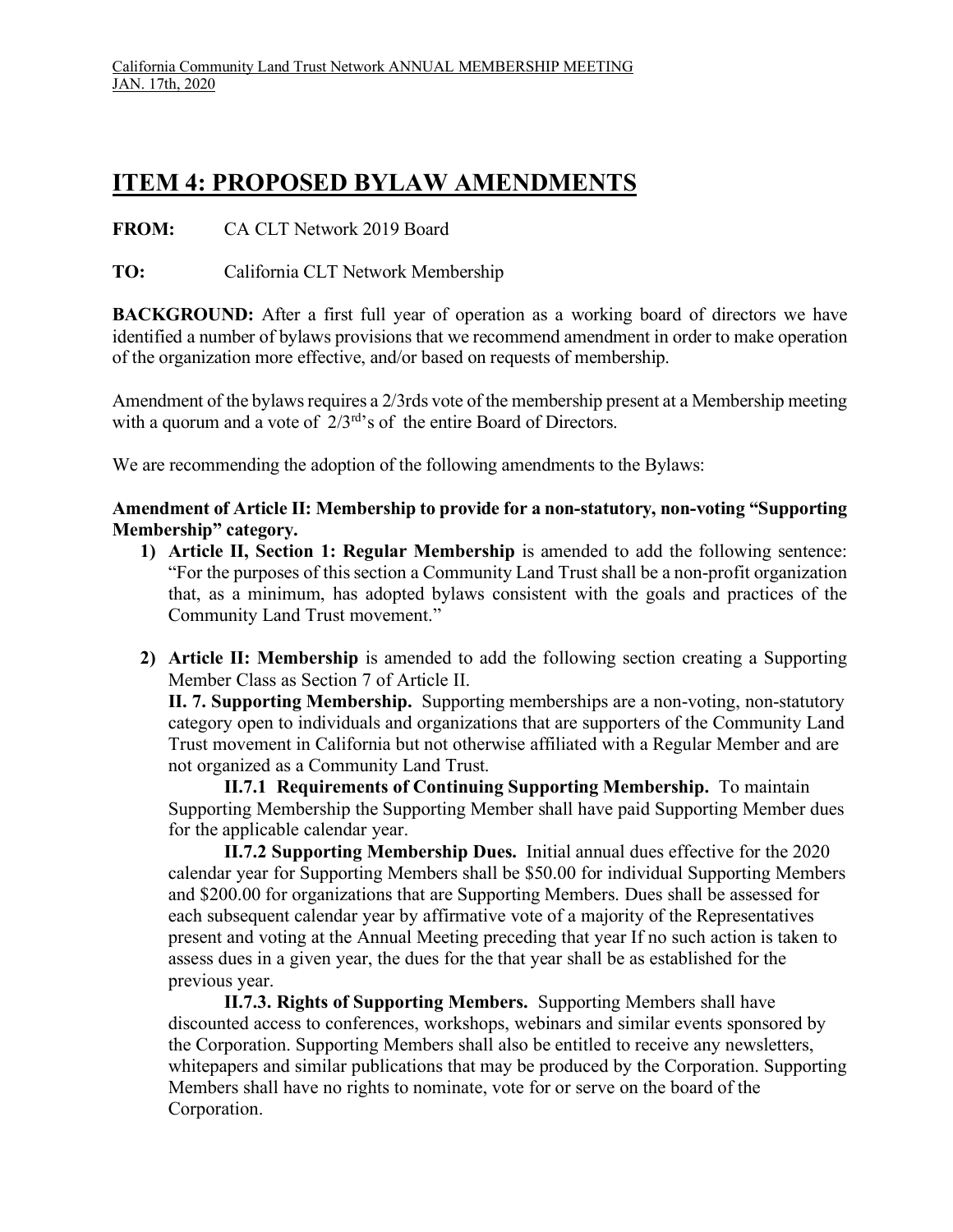#### **Amendment 2) AMEND "ARTICLE II I: Sec 10 Procedures for Meetings of the Board of Directors" through the addition of Section 10.6 and 10.7 as follows:**

#### **Section 10.6 Provisions for Electronic Meetings**

Any meeting may be held by conference telephone, video screen communication, or other communications equipment permitted by the California Code, as long as all directors participating in the meeting can communicate with one another and all other requirements of the Code are satisfied. All such directors shall be deemed to be present in person at such meeting.

#### **Section 10.7 Action by unanimous written consent**

Subject to the provisions of the California Corporations Code and the limitations listed in 10.7.1 below, the Board of Directors may take any required or permitted action via unanimous written consent without a meeting, if all members of the Board shall individually or collectively consent in writing (including electronic mail) to such action.

10.7.1 Limitations on action: Consents must be provided within a 72 hour time-frame of the initial request or motion. If all responses are not received within that time frame the action will be deemed to have failed.

The board may not appoint or remove board members, elect officers, approve bylaw amendments, or take actions leading to dissolution without a meeting.

10.7.2 Such written consent or consents shall be filed with the minutes of the proceedings of the Board. Such action by written consent shall have the same force and effect as the unanimous vote of such directors.

For purposes of section 10.7 only, "all members of the Board" does not include any "interested directors" as defined in Section 5233 of the California Code."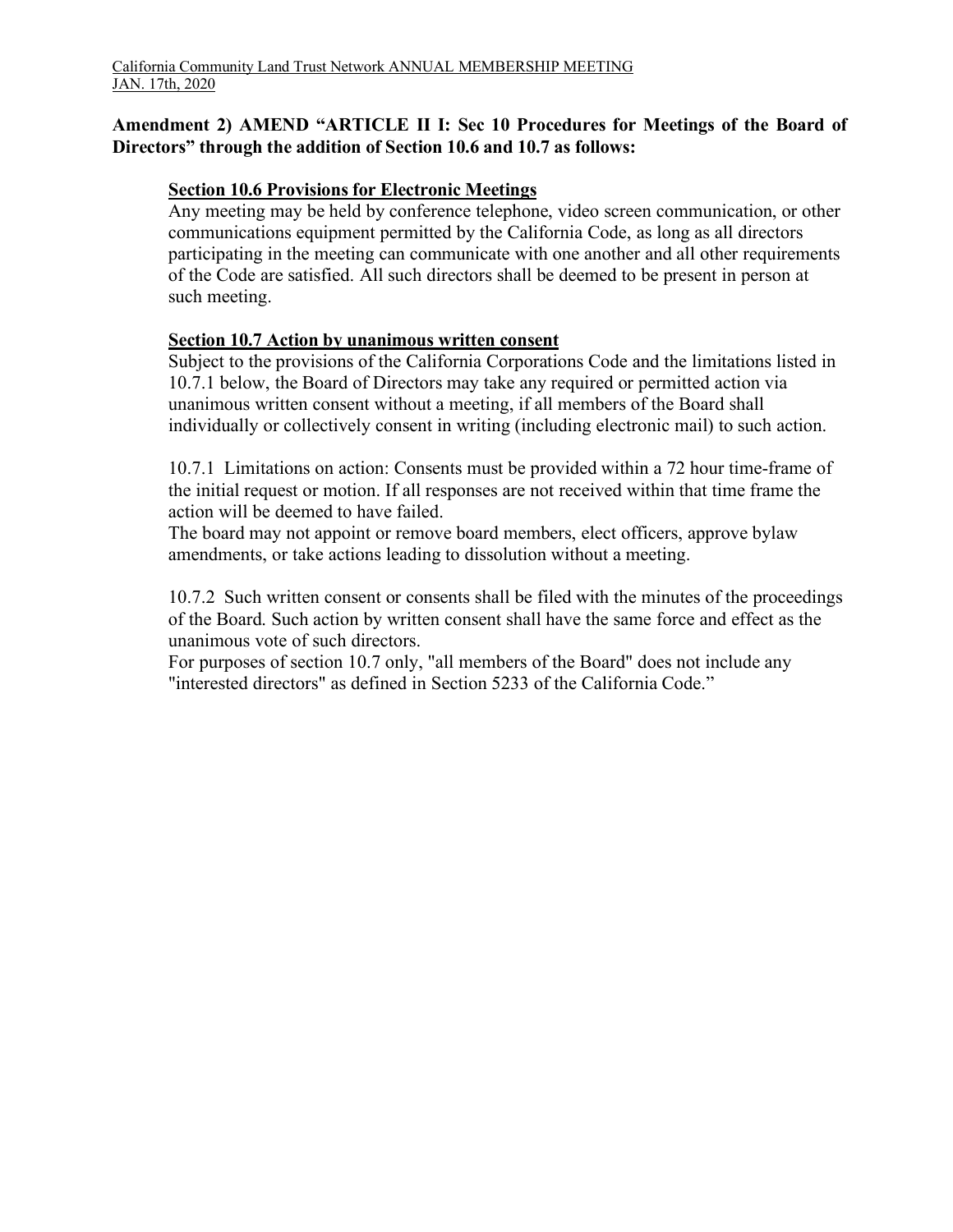California Community Land Trust Network ANNUAL MEMBERSHIP MEETING JAN. 17th, 2020

## **ITEM 5: ANNUAL DUES**

The Dues schedule for 2020 -2021 is proposed to remain the same as in 2019.

#### REGULAR MEMBERS

| under \$50,000 in revenue | \$50.00  |
|---------------------------|----------|
| $$50,000 - $100,000$      | \$75.00  |
| $$100,000 - $200,000$     | \$100.00 |
| $$200,000 - $500,000$     | \$150.00 |
| Over \$500,000            | \$200.00 |

| SUPPORTING MEMBERS (non-voting) |          |
|---------------------------------|----------|
| Individuals                     | \$50.00  |
| Organizations                   | \$200.00 |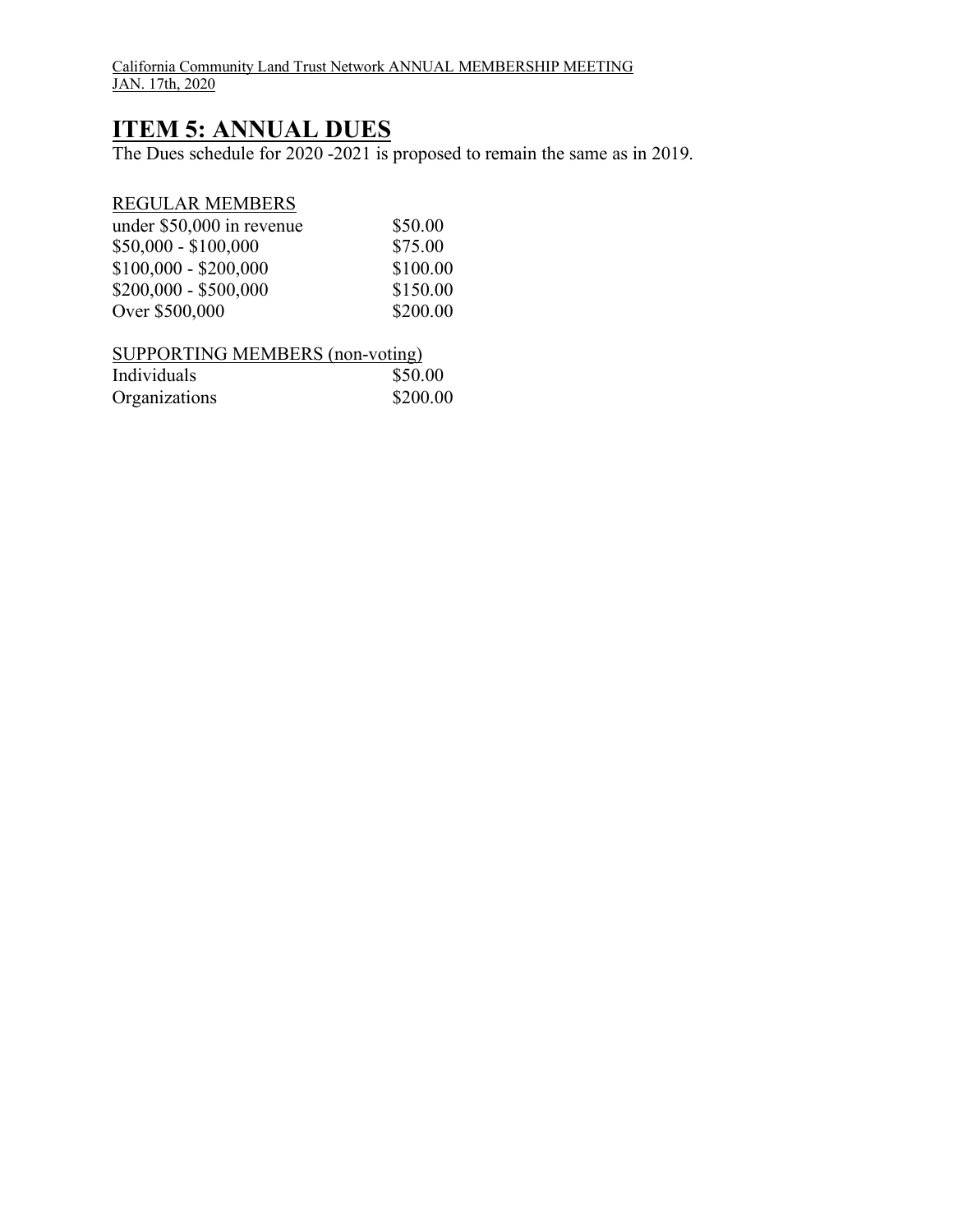## **ITEM 7: 2020 OPERATION/ IMPLEMENTATION PLAN**

See attached CZI operations plan and discussion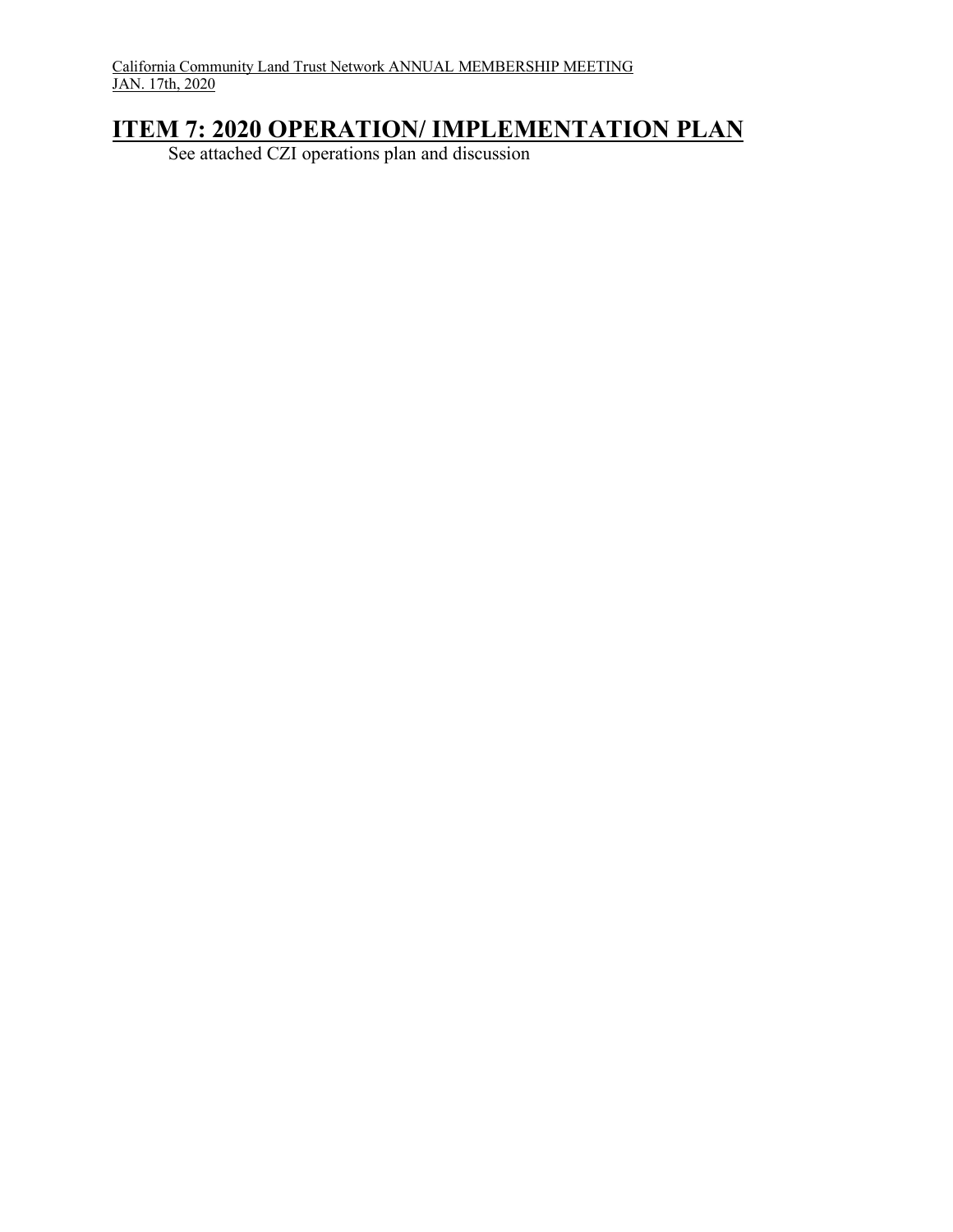|                                                                   | From:                                                                                                                                                                                                                                                                                                                                                                                       | The California CLT Network                                                                                                                                                                                                                                                                                                                                                                                                                                                                                                                                                                                                                                                                                                                                                                                                                                                       |  |  |  |
|-------------------------------------------------------------------|---------------------------------------------------------------------------------------------------------------------------------------------------------------------------------------------------------------------------------------------------------------------------------------------------------------------------------------------------------------------------------------------|----------------------------------------------------------------------------------------------------------------------------------------------------------------------------------------------------------------------------------------------------------------------------------------------------------------------------------------------------------------------------------------------------------------------------------------------------------------------------------------------------------------------------------------------------------------------------------------------------------------------------------------------------------------------------------------------------------------------------------------------------------------------------------------------------------------------------------------------------------------------------------|--|--|--|
| Bay Area CLT                                                      | To:                                                                                                                                                                                                                                                                                                                                                                                         | The Chan-Zuckerberg Initiative                                                                                                                                                                                                                                                                                                                                                                                                                                                                                                                                                                                                                                                                                                                                                                                                                                                   |  |  |  |
| <b>Bolinas Community</b><br><b>Land Trust</b>                     |                                                                                                                                                                                                                                                                                                                                                                                             | Dear CZI Team,                                                                                                                                                                                                                                                                                                                                                                                                                                                                                                                                                                                                                                                                                                                                                                                                                                                                   |  |  |  |
| Beverly-Vermont<br>Community Land Trust                           | Thanks so much for taking the time to review our preliminary proposal seeking<br>support for the Network's four priorities in the coming year. We have<br>developed those priorities into a full proposal and look forward to discussing                                                                                                                                                    |                                                                                                                                                                                                                                                                                                                                                                                                                                                                                                                                                                                                                                                                                                                                                                                                                                                                                  |  |  |  |
| <b>CLAM</b> (Community<br>Land Trust of West                      | with your team in August.                                                                                                                                                                                                                                                                                                                                                                   |                                                                                                                                                                                                                                                                                                                                                                                                                                                                                                                                                                                                                                                                                                                                                                                                                                                                                  |  |  |  |
| Marin)                                                            |                                                                                                                                                                                                                                                                                                                                                                                             | <b>Chan Zuckerberg Initiative Funding Proposal</b>                                                                                                                                                                                                                                                                                                                                                                                                                                                                                                                                                                                                                                                                                                                                                                                                                               |  |  |  |
| Irvine Community Land<br>Trust                                    |                                                                                                                                                                                                                                                                                                                                                                                             | <b>PART I: Organization and Capacity</b>                                                                                                                                                                                                                                                                                                                                                                                                                                                                                                                                                                                                                                                                                                                                                                                                                                         |  |  |  |
| LA EcoVillage                                                     |                                                                                                                                                                                                                                                                                                                                                                                             | The California Community Land Trust Network (CACLTN) is a 501(c)3<br>membership organization formed by and for Community Land Trusts (CLTs)                                                                                                                                                                                                                                                                                                                                                                                                                                                                                                                                                                                                                                                                                                                                      |  |  |  |
| Northern California<br><b>Land Trust</b>                          | throughout the state of California. The CACLTN was formed in 2012 as a<br>grassroots association of Community Land Trusts, in order to advance<br>permanent affordability through the CLT and LEHC models and support the<br>work of our member organizations. We formally incorporated as a 501(c)3<br>non-profit organization in 2018, and received our non-profit status in May<br>2018. |                                                                                                                                                                                                                                                                                                                                                                                                                                                                                                                                                                                                                                                                                                                                                                                                                                                                                  |  |  |  |
| OakCLT                                                            |                                                                                                                                                                                                                                                                                                                                                                                             |                                                                                                                                                                                                                                                                                                                                                                                                                                                                                                                                                                                                                                                                                                                                                                                                                                                                                  |  |  |  |
| PAHALI (Preserving<br>Affordable Housing<br>Assets Longterm, Inc) |                                                                                                                                                                                                                                                                                                                                                                                             |                                                                                                                                                                                                                                                                                                                                                                                                                                                                                                                                                                                                                                                                                                                                                                                                                                                                                  |  |  |  |
| San Diego Community<br><b>Land Trust</b>                          |                                                                                                                                                                                                                                                                                                                                                                                             | <b>CACLTN's mission</b> is to support and promote both existing and emerging<br>Community Land Trusts in California to develop and steward resident and<br>community controlled permanently affordable housing and community<br>facilities. We do this through our work in education and leadership                                                                                                                                                                                                                                                                                                                                                                                                                                                                                                                                                                              |  |  |  |
| San Francisco<br>Community Land Trust                             |                                                                                                                                                                                                                                                                                                                                                                                             | development, advocacy and community building, policy work, and the<br>development of a CLT acquisition fund.                                                                                                                                                                                                                                                                                                                                                                                                                                                                                                                                                                                                                                                                                                                                                                     |  |  |  |
| Housing Land Trust of<br>Sonoma County                            |                                                                                                                                                                                                                                                                                                                                                                                             | Through the in-kind support of our member organizations and their<br>communities we have a multi-year track record as the voice of California's                                                                                                                                                                                                                                                                                                                                                                                                                                                                                                                                                                                                                                                                                                                                  |  |  |  |
| T.R.U.S.T. South LA                                               |                                                                                                                                                                                                                                                                                                                                                                                             | CLT and LEHC communities to policy makers statewide and as a source of<br>support and peer-to-peer assistance to our members.                                                                                                                                                                                                                                                                                                                                                                                                                                                                                                                                                                                                                                                                                                                                                    |  |  |  |
|                                                                   |                                                                                                                                                                                                                                                                                                                                                                                             | <b>CACLTN's membership</b> includes a diverse group of organizations that span<br>California from Humboldt in the north to San Diego in the south, along with<br>dozens of cities and counties in between. All share a common mission of<br>utilizing and leveraging the CLT as an inclusive tool for their culturally, racially,<br>and educationally diverse low-income communities to take leadership in<br>meeting our shared crisis of affordability and advancing a more equitable<br>model of access to housing. Some are rural, some urban. Some focus on<br>single-family homeownership for working families who are being displaced<br>from the increasingly wealthy areas where they live. Others operate in<br>markets where the primary need is to preserve affordable rental housing for<br>extremely low income people at severe risk of becoming homeless. Still |  |  |  |

others focus on land as a community resource, and incorporate the need for preservation of open space for cultural expression and food production for the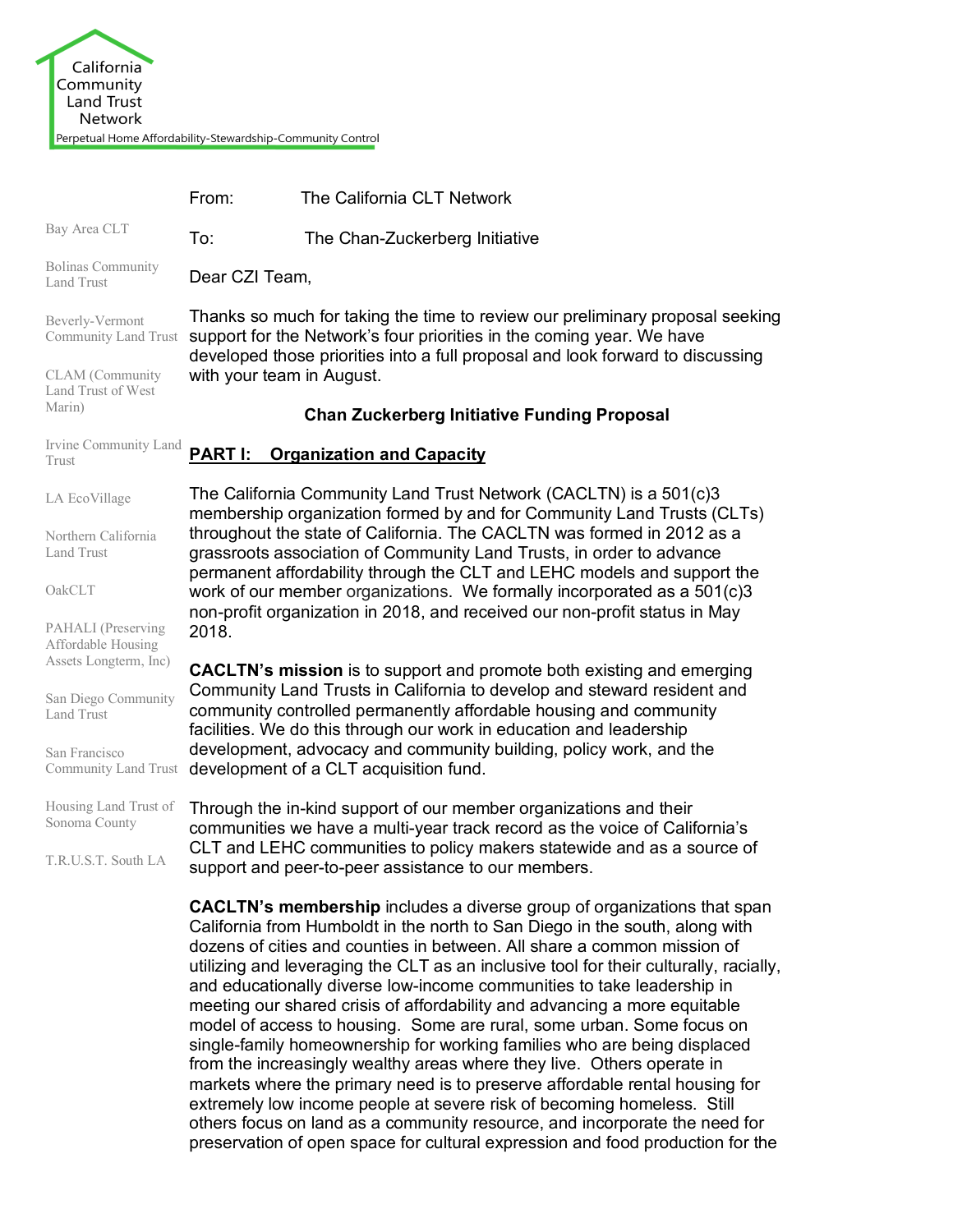

communities they serve. All share the CLT tripartite board system that includes residents and community members to ensure that the majority of CLT leadership is comprised of residents and community members. A key part our network's role is to help support an inclusive CLT culture of self-study, data gathering and community knowledge so that we better understand our organizations, where they excel and where we can improve – especially around reducing unseen barriers to participation around class, race and language.

Our recent member survey shows that our members collectively steward over 800 permanently affordable homes and community facilities for thousands of Californians, and preserve over \$220,000,000 of community assets and are growing rapidly. CLTs are an essential part of solving California's affordability crisis in perpetuity through democratic, community and resident controlled means. With more than 20 established and emerging organizational members California's CLTs are poised to grow by an order of magnitude in the next 5 years with over 900 new units already in process and nearly 1300 units planned but pending funding availability.

Developing staff capacity to formalize this support network, create shared acquisition funding, and support our policy program is the key goal for CACLTN.

#### **Leadership:**

CACLTN is organized as a membership organization of Community Land Trusts with each CLT supplying one organization representative from their senior leadership team. CACLTN is led by a seven member board of directors elected for a two-year term by the member CLT's.

Executive leadership is provided by the Board and board officers, with day to day delegation of tasks to members of our various committees (such as our policy committee or event planning). Appointment of Board members, bylaws amendments, and membership levies require a vote of the membership, planned for an annual membership meeting.

#### **Current board members** include:

| Ofelia Bello                      | President, PAHALI Board of Directors                       |  |  |
|-----------------------------------|------------------------------------------------------------|--|--|
| Jen Collins*, Secretary           | OakCLT, Operations & Stewardship Manager                   |  |  |
|                                   | Arianne Dar, Vice President Bolinas CLT Executive Director |  |  |
| Jean Diaz                         | San Diego CLT Executive Director                           |  |  |
| Leslie Ezeh*                      | <b>Beverly Vermont CLT Board Member</b>                    |  |  |
| Ian Winters*, President           | Northern CA CLT Executive Director                         |  |  |
| <b>Bruce Wolfe, Treasurer</b>     | President, SF CLT Board of directors                       |  |  |
| *denotes member is a CLT resident |                                                            |  |  |

**Staffing:** We seek to develop an initial paid staff capacity of at least 2 FTE with longer term growth as needed. Currently staffing is entirely volunteer through the inkind support of members through both organizational and individual members of the board and policy committee. Cumulatively our estimate is that it is the equivalent of between 1.5 to 2 FTE per year. This obviously creates something of a barrier, as there is no designated or paid staff person (s) whose primary responsibility is to the work of the network. Nevertheless, we have been able to accomplish a great deal in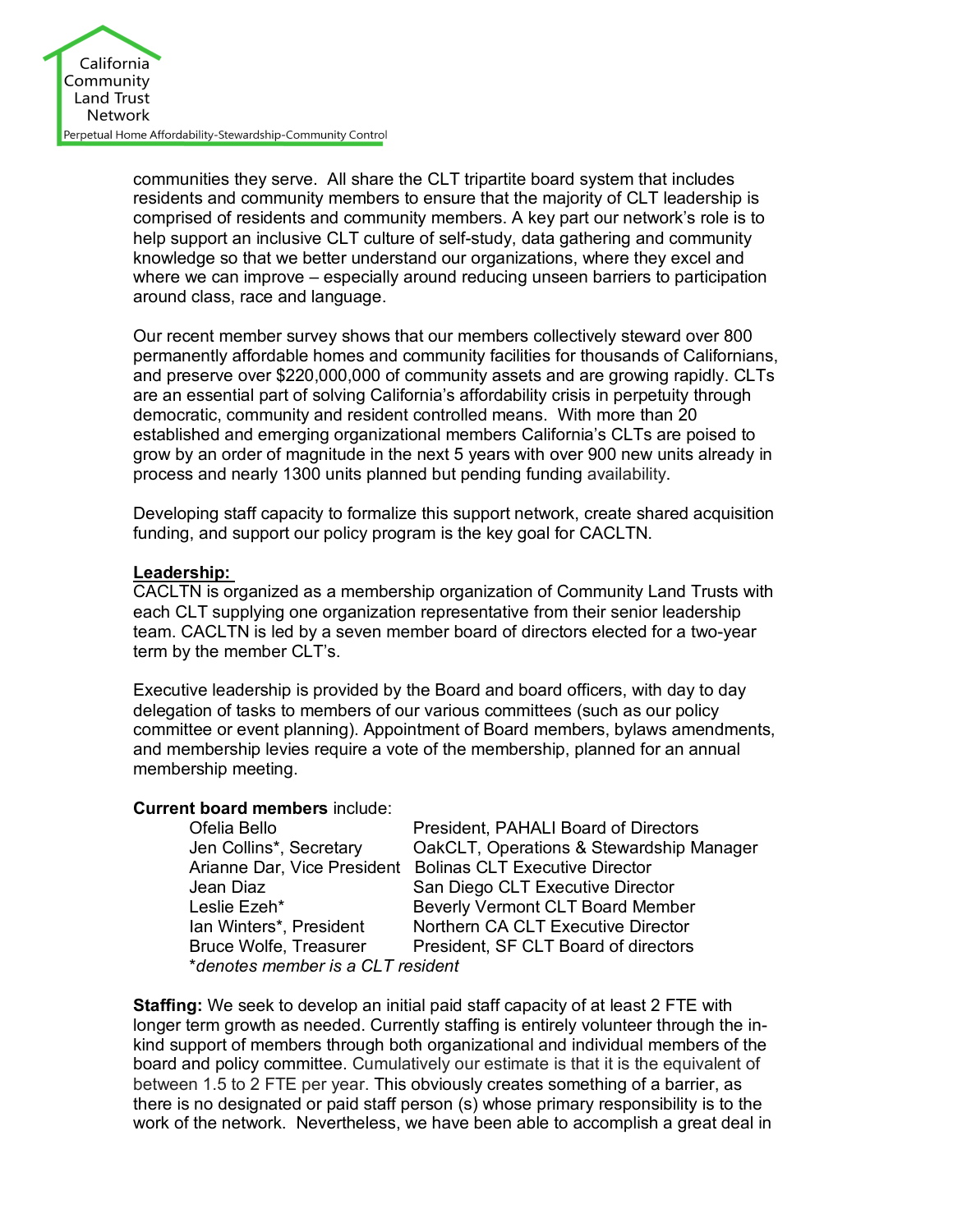

a few short years, and are hopeful that with funding for staff we can greatly increase our capacity and output.

#### **About the CLT model and our communities:**

**What unites all of our members is their commitment to the communities in which they are rooted.** The community land trust model is a flexible one, which allows our members to respond directly to the needs within their communities and creatively address the housing crisis as it affects their unique circumstances. By removing land and housing from the speculative market to create opportunities for community control, Community Land Trusts (CLTs) create permanent affordability and community stability by providing:

- $\circ$  Economic justice and housing equity through resident ownership and selfdetermination via creating ownership for **all,** not just the affluent;
- $\circ$  An inclusive tool for community led ownership for a variety of housing and real estate stock, including neighborhood mixed use, agricultural and conservation projects;
- $\circ$  A safe and reliable resident and community investment research shows CLT stewardship means homeowners and projects have a default rate less than a 1/10th that of conventional projects;
- o An effective community-led tool for community stabilization to resist displacement in the face of the dual threats of gentrification and climate change;
- $\circ$  An upstream solution to the problem of homelessness via preservation of affordable housing;
- $\circ$  Support for the production of new housing through community led methods.

While the primary work of the network is to serve our member organizations, on a broader level we serve the diverse communities served by our members, and our ultimate accountability is to these communities. In an era of communities facing displacement via racial and class divisions, gentrification, and climate change the need for the inclusive and equitable potential of the CLT movement to help secure land and housing for all of California's communities has never been greater.

#### **PART II Project Details**

*Opportunity and request:* The CLT movement in California and the CACLT Network have had tremendous success in the last five years bringing permanent housing affordability to the forefront of the housing discussion as well as demonstrating the ability for our modular community led approach to be rapidly scalable across thousands of communities suffering from the current affordability crisis. We have built successful relationships with policy makers, organizing groups, and civic leadership and are poised to help transform the housing crisis into a more just and sustainable California by supporting the growth of CLT's statewide.

To do this we critically need capacity building support to hire permanent organizational staff to support the work of our members. Our successes to date have been achieved on a volunteer basis through the in-kind support of our members. Support from CZI would allow us to provide the immediately needed staffing capacity to fully implement our core programs as CLT opportunities and solutions expand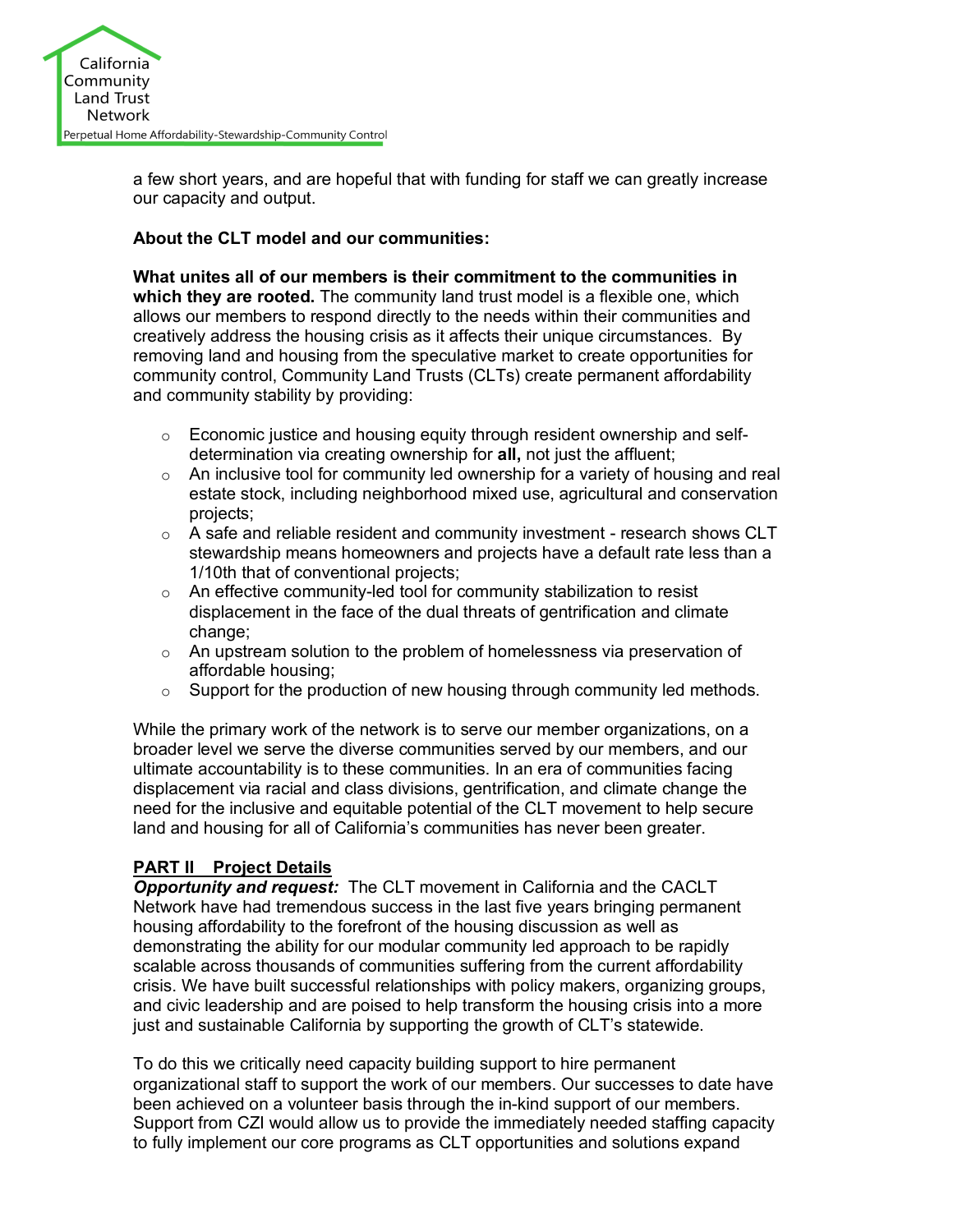

rapidly past our ability to support on a solely volunteer basis. CZI's support leverages an estimated \$400,000+ of in-kind labor contributed by our members since our founding and supports the stewardship of the \$220,000,000 in community assets of our members.

Our request to CZI is for a 2-year \$395,000 program of funding that supports our ability to retain the best staffing possible from initial hiring to full programmatic implementation. The request is structured as \$135,000 initial startup grant, followed by \$260,000 grant for capacity building and implementation and a parallel request for support for our data gathering and analysis program. In order for funding to have the maximum impact we propose to structure the request over a 24 month period to allow time for additional philanthropic and civic leverage, and to provide the best possible chances for success.

In parallel with this request we plan to work with CZI to develop a statewide system of data integration that lowers that barriers to use of tools like home-keeper, and, aids existing and emerging CLT's to develop and share a robust and accurate data about their impact, effectiveness and diversity.

#### *Implementation:*

The development of paid staff capacity to support our membership's work is the key to implementation. Our current work is no longer sustainable on a volunteer basis without paid staff. Our high level implementation goals are as follows:

- 1. In the first 3 months we will implement a 1 FTE position focused on organizational start-up and developing the infrastructure and foundations for our statewide work on policy advocacy, the CLT academy (our technical support/education/peer-peer training program), and shared acquisition / development finance tools. We anticipate the initial staff person will be Sacramento based (or frequent visitor).
- 2. Within 6 months we anticipate an additional FTE (potentially split across 2 people) of staffing to support those tasks and the work of a growing organizational program across the state.

The work of these staff as well as the in-kind work of our members and board is spread across our programmatic areas as identified below.

**The California CLT Academy (**our flagship education and leadership development program**)** is centered on addressing the specific information and technical assistance needs which our members have, and which can only be adequately met by others within the field. We currently provide support on an as-needed, informal peer to peer basis.

Our goal is to expand our existing peer-peer technical assistance and educational programs into an integrated statewide CLT academy that delivers a range of inperson and online support options for our member organizations and residents. As part of the support we plan to develop with our members and legal partners a wide array of template materials, legal and project document models, and similar tools in a shared online resource library. The other key role for the Academy is to support and develop an ongoing program of research, data gathering and insight into the CLT model in California to inform our work and improve the effectiveness of our movement.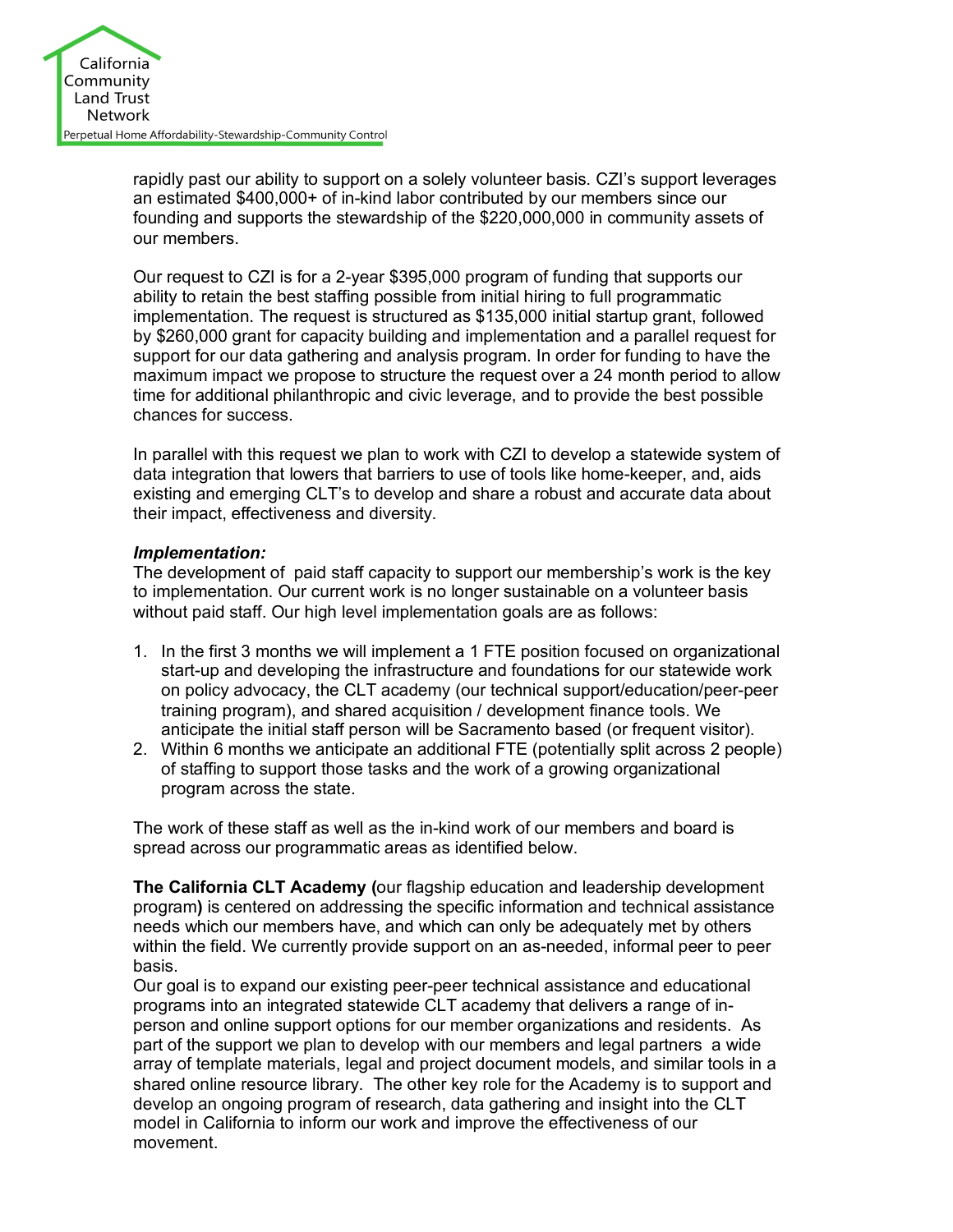

**Policy work** is currently accomplished through the work of the policy committee, a mixture of staff and board members of our member organizations. This committee is responsible for working directly with state legislators and their staff to enact policy that is favorable to CLTs. Over the past three years, we have succeeded in passing AB2818, which is aimed at changing the way in which our single-family homeowners are taxed on the land which is owned by a CLT. The previous system of taxation was unpredictable and in many cases created an undue burden to our homeowners. We are now supporting legislation which would clarify the implementation of 2818 and create tax relief for CLTs in the process of developing affordable housing on newlyacquired land. In addition, we are currently supporting equitable taxation policy for resident-controlled housing. The second key part of our policy program is building out a variety of materials aimed at educating lawmakers and their staff, potential funders, and the general public, in particular communities of color, as part of our broader goal of creating widespread knowledge and support for the CLT model.

#### **Statewide CLT Acquisition and Development Fund**

As the value of real estate in many areas of California increases to unprecedented levels, the acquisition of new properties for preservation is becoming more challenging and more expensive. One of the barriers CLTs face is limited access to financing for small site acquisition, projects for which funding through the LIHTC program is frequently not an option. When a property comes on the market, often a CLT has only a matter of weeks to put together a financing package to make an acquisition. Members currently developing projects estimate a shortage of acquisition funding of more than \$68MM in the 3-5 year time horizon for projects currently under consideration, meaning that acquisition funding serves as one of the key rate limiting factors for affordable CLT developments. This fund will provide assistance to member CLTs for acquisition, development and pre-development expenses. Having an acquisition fund that specifically addresses our members' needs, with a focus on small and emergent CLTs, would allow these CLTs to establish themselves and grow, thereby strengthening the overall visibility and success of our model.

Staff is needed to research, set up, and potentially administer this program, as well as to assist member CLTs to develop and implement local strategies for acquisition.

**Budget:** Please see the attached summary and detailed budget for 2019-2020 and 2020-21 program years.

#### **Key Project Milestones:**

- August 2019: Initial contract staff support in place for September conference, strategic planning and annual meeting. Scoping work on data tools begins.
- October 2019: Initial professional staffing in place; launch of policy information and resources section of our website. Target audience of policy program are legislative and community partners.
- Jan. 2020: Launch of initial CA CLT Academy program; policy and advocacy program in development. Development begins of acquisition fund. Our target audience expands to include members / residents of members along with emerging CLT's.
- April 2020: Full staffing in place to support 2020 legislative and policy season and related CLT, LEHC campaigns.